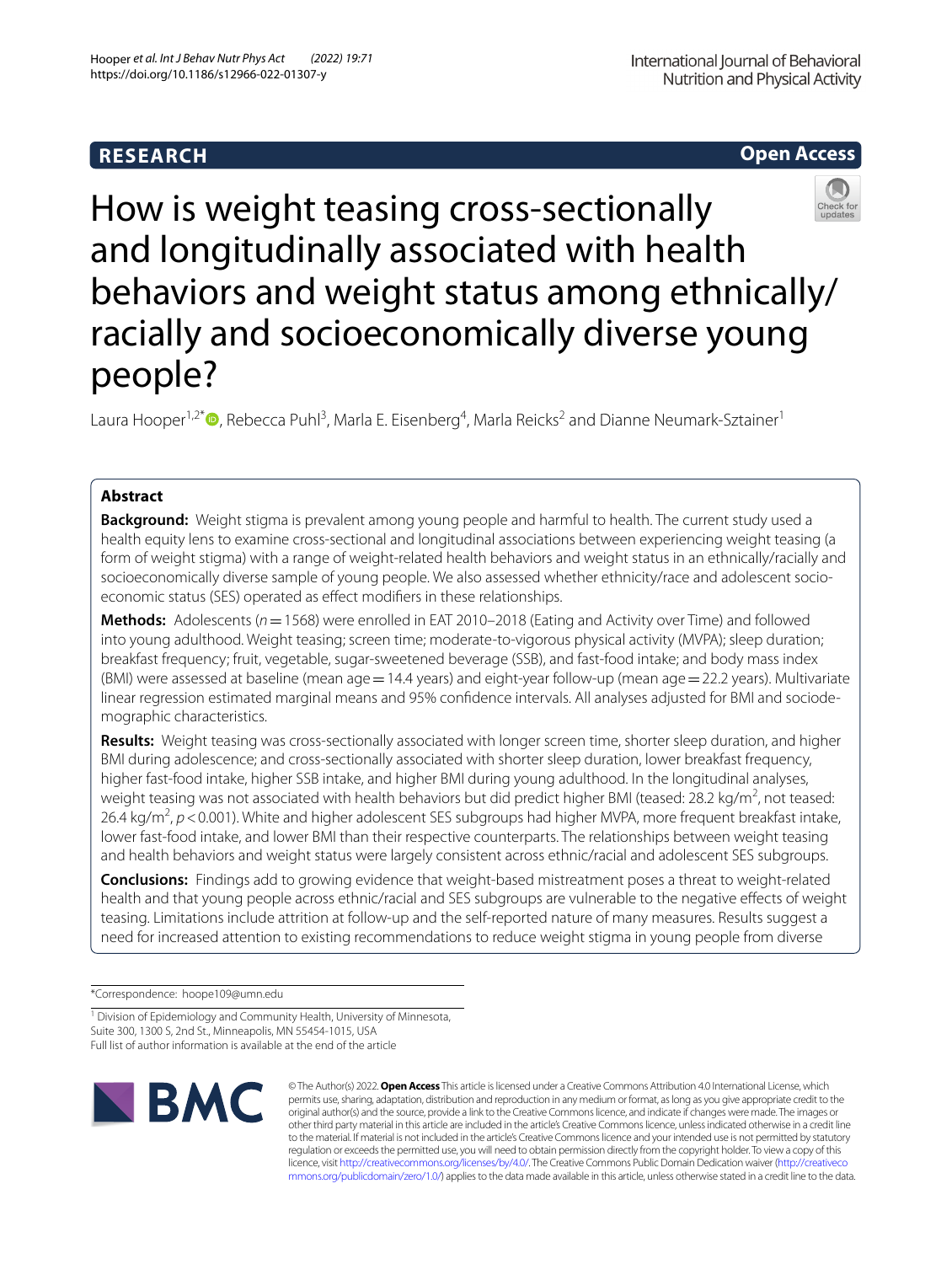ethnic/racial and socioeconomic backgrounds including training for healthcare providers to better equip them to address the harms of weight teasing and foster more compassionate care to promote health-supporting behaviors in young people.

**Keywords:** Weight teasing, Social stigma, Health behavior, Eating behavior, Dietary habits, Physical activity, Obesity, Body mass index, Adolescent, Young adult

# **Background**

Obesity is prevalent among adolescents and adults worldwide and is a risk factor for a number of chronic diseases such as cardiovascular disease, stroke, and type 2 diabetes [\[1](#page-11-0)[–3](#page-12-0)]. In the United States (U.S.), obesity disproportionately afects Black, Indigenous, and other people of color (BIPOC) and people from low socioeconomic backgrounds, thus efforts to address this vital public health issue beneft from use of a health equity lens [[4–](#page-12-1)[6\]](#page-12-2). With the goal of improving health for the population as a whole, a health equity lens aims to identify and decrease health disparities in marginalized populations by acknowledging and attempting to correct the fact that research investigators and study participants often overrepresent privileged groups (e.g., white, middle- to upper-class) thus the conclusions and corresponding interventions might miss key factors important in meeting the health needs of underserved populations [[4\]](#page-12-1).

An important aspect of addressing weight-related health through a health equity lens is to focus on the negative social aspects of high body weight, namely societal weight stigma [[7\]](#page-12-3). Weight stigma is based on social devaluation of people due to their high weight status or large body size, including stereotypes that these individuals lack willpower or discipline, are lazy, or are unmotivated [[8\]](#page-12-4). This stigma manifests as prejudice and discrimination and can afect people across the weight spectrum. During adolescence and young adulthood, weight stigma most often occurs in the forms of teasing, bullying, and victimization [[9\]](#page-12-5), and is a common experience, with U.S. studies estimating prevalence in young people at 23–32% [[10,](#page-12-6) [11](#page-12-7)]. Given the potential for intersectional impacts to young people who identify as BIPOC and those from low socioeconomic status (SES) households [\[12,](#page-12-8) [13](#page-12-9)], it is important to understand if the prevalence of weightstigmatizing experiences difers by ethnicity/race or SES [[14,](#page-12-10) [15\]](#page-12-11) and how associations between weight stigma and weight-related health difer by these characteristics. Some studies have demonstrated no diferences by ethnicity/race in the prevalence of weight stigma [\[13](#page-12-9), [16](#page-12-12)], while other studies, including our prior work with this sample, have found a higher prevalence among BIPOC young people when compared to their white counterparts [[15,](#page-12-11) [17\]](#page-12-13). Less work has focused on prevalence diferences by SES [[14\]](#page-12-10), but our recent study found that weight teasing was more prevalent among young people from low SES backgrounds when compared to their higher SES counterparts [\[15](#page-12-11)]. Findings from this study were based on unadjusted analyses, given that the research goal was to describe sociodemographic diferences in the prevalence of weight teasing.

To date, several studies in young people have demonstrated that experiencing weight stigma is a risk factor for poor psychosocial and behavioral health outcomes, such as higher prevalence of depressive symptoms [[18](#page-12-14)[–20](#page-12-15)], substance use  $[21]$  $[21]$ , body dissatisfaction  $[18, 22]$  $[18, 22]$  $[18, 22]$  $[18, 22]$ , disordered eating behaviors [\[15](#page-12-11), [17,](#page-12-13) [23](#page-12-18)–[26\]](#page-12-19), self-harm [\[18](#page-12-14)], social isolation  $[27]$  $[27]$ , school avoidance  $[28]$ , and low selfesteem [\[18](#page-12-14), [20](#page-12-15), [29,](#page-12-22) [30\]](#page-12-23). In addition, studies have found that weight stigma, above and beyond any efects of baseline weight status, is a risk factor for future weight gain [[25,](#page-12-24) [31](#page-12-25)[–34\]](#page-12-26).

Despite evidence of associations between experiencing weight stigma and these adverse health outcomes, what remains more elusive is whether weight-stigmatizing experiences are a risk factor for weight-related health behaviors promoted by public health campaigns and monitored by healthcare providers, such as screen time; physical activity; sleep duration; and intake of breakfast, fruit, vegetables, sugar-sweetened beverages (SSB), and fast-food [\[35](#page-12-27)]. Few studies in young people have examined these relationships; in those that have, the focus has been on links between weight stigma and physical activity, yielding mixed results [\[36\]](#page-12-28). While some studies have reported associations between weight stigma and lower physical activity self-efficacy and motivation  $[19, 20, 10]$  $[19, 20, 10]$  $[19, 20, 10]$  $[19, 20, 10]$  $[19, 20, 10]$ [22\]](#page-12-17), physical activity avoidance [[21,](#page-12-16) [28](#page-12-21)] and lower levels of physical ftness [[20](#page-12-15)], other studies have reported null associations between weight stigma and physical activity levels [[20,](#page-12-15) [22,](#page-12-17) [37\]](#page-12-30) or mixed results [[38](#page-12-31)]. One study in young people examined the relationship between weight stigma and sleep outcomes and found that the frequency of weight-based victimization at school and weight teasing from family members were both associated with selfreported difficulty falling asleep, although there were no associations with weight teasing from peers [\[38](#page-12-31)]. To our knowledge, no studies in adolescents and young adults have examined the relationship between weight stigma and screen time, breakfast intake, fruit intake, vegetable intake, SSB intake, or fast-food intake, although in adults,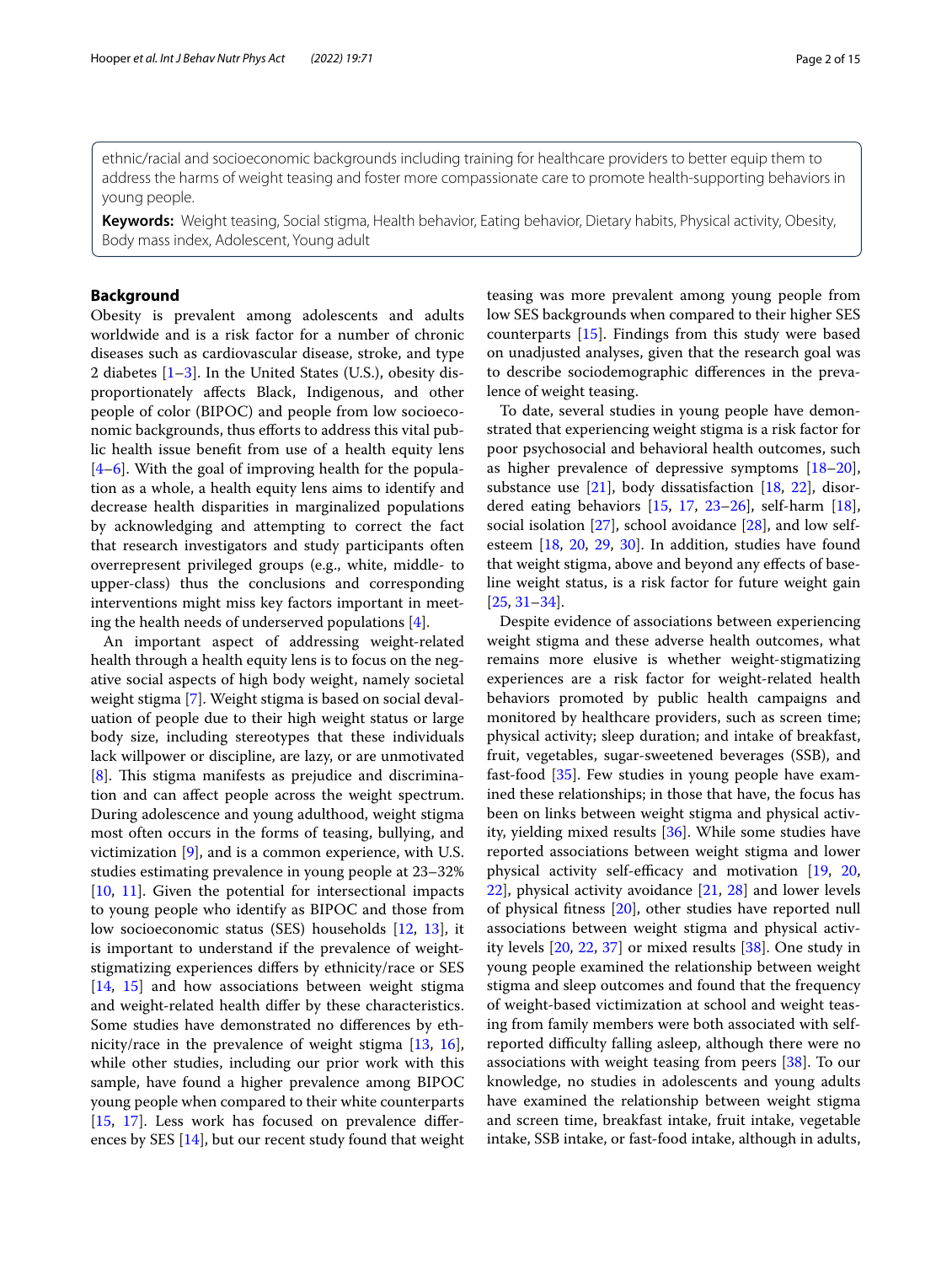weight-stigmatizing experiences have been linked with higher energy intake [\[39](#page-12-32)] and higher intake of convenience foods such as fast-food and SSBs [\[40\]](#page-12-33).

Furthermore, given structural inequities in the U.S., both BIPOC young people and young people from low SES backgrounds are disproportionately at risk for worse nutrition-, ftness-, and weight-related health outcomes [[41,](#page-12-34) [42\]](#page-12-35). Socio-environmental contributions to these disparities include inequitable access to: 1) healthcare [\[5](#page-12-36), [6\]](#page-12-2), 2) opportunities to safely walk and play in one's own neighborhood [[43](#page-12-37), [44](#page-13-0)], 3) developmentally-appropriate organized physical activities (i.e., dance, sports) [\[44](#page-13-0)], and 4) nutritious food [[5](#page-12-36), [41,](#page-12-34) [45](#page-13-1)]. Factors that play a role in inequitable access to nutritious food include high prevalence of fast-food and convenience stores in low-income, primarily BIPOC neighborhoods [\[5](#page-12-36), [46](#page-13-2)], discriminatory farm subsidies [[47,](#page-13-3) [48](#page-13-4)], targeted marketing of nutrient poor, energy dense foods to BIPOC communities [\[5](#page-12-36), [46](#page-13-2)], and food policies that make these foods the accessible and afordable option [\[5](#page-12-36), [45\]](#page-13-1). Because young people who have been marginalized by these environments may be vulnerable to intersectional forms of stigma (e.g. racism intersecting with weight stigma), it is important to elucidate the relationship between weight-based mistreatment and weight-related health to improve understanding of key factors involved in meeting the needs of these young people.

The present study begins to address these important gaps by examining associations between weight teasing and weight status and health behaviors in an ethnically/ racially and socioeconomically diverse cohort of young people. We investigated whether weight teasing is associated with the outcomes of screen time, physical activity, sleep duration, and intake of breakfast, fruit, vegetables, SSBs, fast-food, and body mass index (BMI), cross-sectionally during both adolescence and young adulthood, and longitudinally over an eight-year follow-up. Additionally, we investigated whether health disparities are present in this sample, specifcally whether our study's outcomes are higher or lower based on ethnicity/race and adolescent SES and whether ethnicity/race and adolescent SES operate as efect modifers in these relationships. We hypothesized that exposure to weight teasing would be associated with higher weight status in all three main efects analyses. We also hypothesized that participants who were BIPOC and from lower socioeconomic backgrounds would have outcomes considered to be less supportive of health when compared to their white and high SES counterparts. The other research questions had no a priori hypotheses and were considered exploratory given the mixed or limited literature on the main efects associations between weight-stigmatizing experiences and these health behaviors and given the paucity of literature examining whether ethnicity/race and SES operate as efect modifers in these relationships. Investigating these underexamined questions can help improve understanding of the weight stigma-health behavior relationship among young people from diverse backgrounds, help clarify how weight stigma contributes to adverse health outcomes, and point to specifc areas of focus for

# **Methods**

future research.

### **Study design and participants**

Data were collected as part of EAT 2010–2018 (Eating and Activity over Time), a population-based, longitudinal study designed to examine dietary intake, physical activity, weight control behaviors, weight status, and factors associated with these outcomes in young people [\[49](#page-13-5)]. For EAT 2010, the study population included adolescents from 20 public middle and high schools in the urban area of Minneapolis/St. Paul, in the State of Minnesota, in the U.S. Adolescents completed classroom surveys and anthropometric measures at school  $[50]$  $[50]$ . The follow-up EAT 2018 assessment was designed to examine changes in weight-related outcomes as participants progressed through adolescence and into young adulthood. Participants completed the baseline EAT 2010 study as adolescents during the 2009–2010 academic year and completed the follow-up EAT 2018 survey as young adults in 2017–2018.

Of the original 2793 participants, 410 (14.7%) were lost to follow-up for various reasons, primarily missing contact information at EAT 2010 or no address found at follow-up  $(n=397)$ . Invitations to participate in the online EAT 2018 survey were mailed to the remaining 2383 young people. To encourage participation, nonresponders were mailed up to eight reminders. Additional attempts were made to contact young people using email, phone calls, text messages, messaging through social media, and home visits. The University of Minnesota's Institutional Review Board Human Subjects Committee approved all study protocols.

# **Survey development**

For the EAT 2010 survey, a 235-item self-report instrument, test–retest reliability of measures and internal consistency of survey items were assessed in a separate sample of 129 middle and high school students over a one-week period [\[50\]](#page-13-6). To allow for longitudinal comparisons, key items from the EAT 2010 survey were retained on the follow-up EAT 2018 survey [[49](#page-13-5)]. For EAT 2018, test–retest reliability of measures was assessed in a subgroup of 112 young adult participants over a three-week period. A semi-quantitative Food Frequency Questionnaire (FFQ) was administered with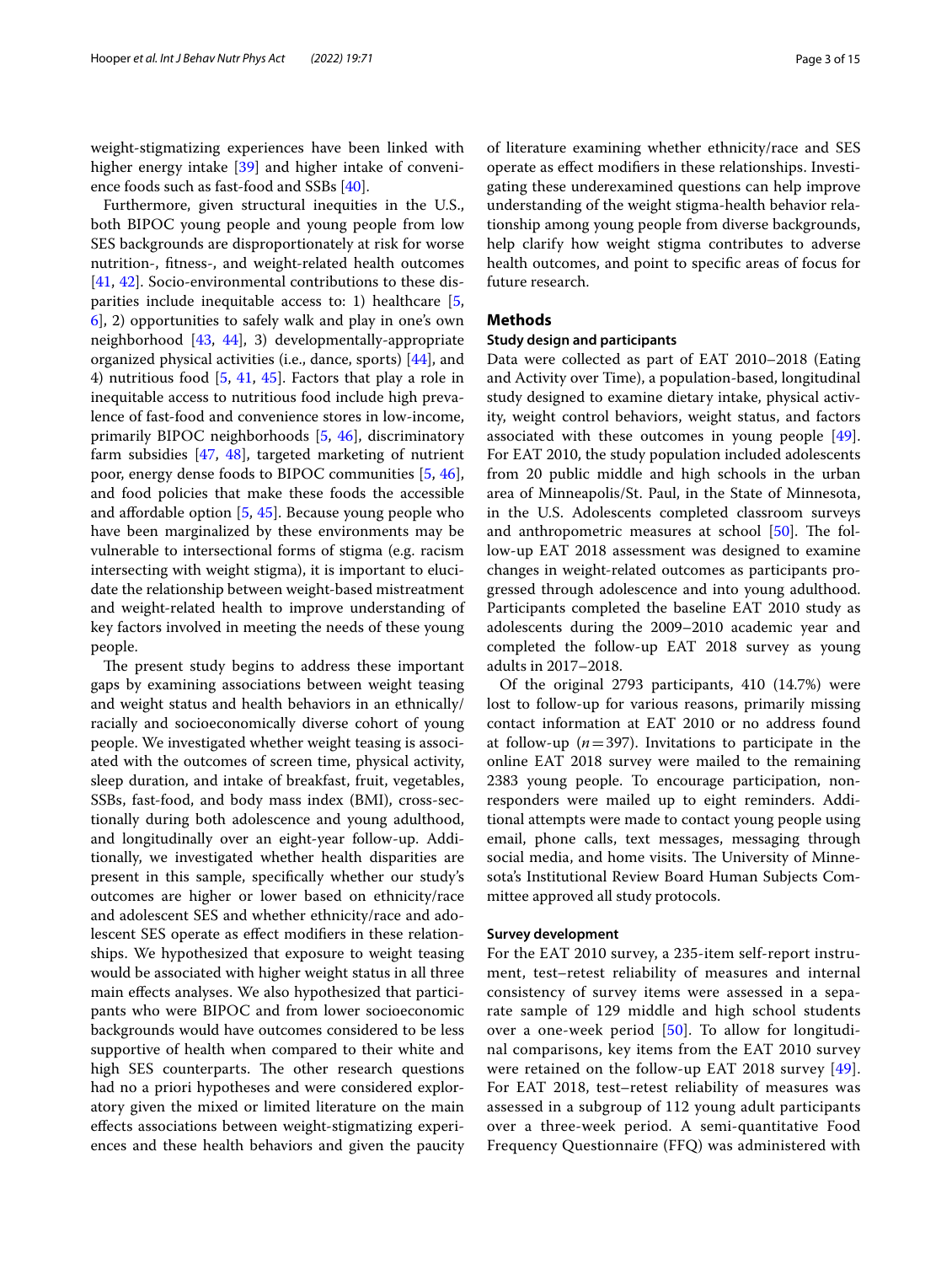the EAT 2018 survey to assess usual past year intake of fruit, vegetables, SSBs, and other food groups. Previous studies have examined and reported on the reliability and validity of intake estimates  $[51–53]$  $[51–53]$ . At baseline (EAT 2010), the 152-item youth version of the FFQ, the Young Adult Food Frequency Questionnaire (YAQ), was used to assess dietary intake; it has undergone extensive testing for validity and reproducibility in adolescents [[54,](#page-13-9) [55](#page-13-10)]. For both the FFQ and the YAQ, participant responses were excluded if they reported a biologically implausible level of total energy intake  $(<500$  kcal/day or  $>5000$  kcal/day) or left 20 or more items blank (4.4% at baseline, 11.1% at follow-up).

# **Primary measures** *Weight teasing*

Weight teasing was assessed at baseline and followup using the identical question, "How often do any of the following things happen? ….. You are teased about your weight." Responses included "never, less than once a year, a few times a year, a few times a month, and at least once a week" [\[56](#page-13-11)]. This variable was dichotomized with "never" coded as "no" and all other response options coded as "yes" (test-retest  $r = 0.73$ ). Dichotomous coding was used because previous studies in young people have shown that reports of ever experiencing weight teasing (versus never) are predictive of adverse health outcomes [[17,](#page-12-13) [18,](#page-12-14) [25\]](#page-12-24). At baseline, 2.7% were missing this variable; 2.8% were missing it at follow-up.

# *Screen time*

To assess screen time at baseline, participants were asked "In your free time on an average weekday….how many hours do you spend doing the following activities?" Activities included "watching TV/DVDs/videos; using a computer (not for homework); Xbox/Play-station/other electronic games that you play while sitting." Due to secular changes in device use among the population of young people, screen time at follow-up was assessed with the following question, "On an average weekday…how many hours of recreational screen time (for example, television, computer, social media, video games, smartphone or tablet) do you have a day? Do not include activities you do for work or school." At both timepoints, the same question was additionally asked for an average weekend day; seven response options ranged from 0 to  $5 +$ hours for each question; and weekly screen time hours were calculated from a weighted mean [\[57](#page-13-12)]. Test–retest reliability was  $r = 0.86$  (baseline) and  $r = 0.76$  (follow-up). At baseline, 0.1% were missing this variable; 1.2% were missing it at follow-up.

### *Physical activity*

The modified Godin-Shephard Leisure-Time Exercise Questionnaire recall was used to assess hours of past-week exercise at both baseline and follow-up [\[58](#page-13-13), [59\]](#page-13-14). Each item included relevant exercise examples for strenuous exercise (aerobics, basketball), moderate exercise (skiing, dancing), and mild exercise (bowling, golf) with six response options ranging from "none" to " $6 +$ hours a week." The midpoint of each response was used to calculate the sum of moderate-to-vigorous physical activity (MVPA) hours per week [[60](#page-13-15)]. Test– retest reliability was  $r=0.85$ . At baseline, 0.2% were missing this variable; 0.5% were missing it at follow-up.

# *Sleep duration*

Sleep duration was assessed by asking, "On an average weekday (Monday-Friday), what time do you go to bed (to go to sleep)? What time do you get out of bed (to start your day)?" These questions were repeated for the weekend, and the same method was used to assess sleep duration at baseline and follow-up. Hours per night were averaged across weekday and weekend days (range: 4–16) [[61\]](#page-13-16). Test–retest reliability was  $r = 0.56$ . At baseline, 6.9% were missing this variable; 9.7% were missing it at follow-up.

### *Breakfast intake*

Frequency of breakfast intake was assessed at both baseline and follow-up by asking, "During the past week, how many days did you eat breakfast?" Response options were "never, 1–2 days, 3–4 days, 5–6 days, and every day"  $[62]$  $[62]$ . They were recoded as number of days per week (range:  $0-7$ , test–retest  $r=0.76$ ). At baseline, 0.2% were missing this variable; 0.6% were missing it at follow-up.

# *Fruit and vegetable intake*

Fruit and vegetable intake were assessed using the YAQ at baseline and the FFQ at follow-up. A daily serving was defned as the equivalent of one-half cup for fruit and vegetables, and vegetables excluded potatoes. Daily servings of fruit and vegetables were summed separately (range $_{\text{fruit}}$ : 0–10, range<sub>vegetables</sub>: 0–8). For fruit intake, 1.5% were missing this variable at baseline and 5.2% at follow-up. For vegetable intake, 1.5% were missing this variable at baseline and 8.5% at follow-up.

### *Sugar‑sweetened beverage intake*

As a part of the YAQ at baseline and the FFQ at followup, participants were asked to report their intake over the past year of regular (i.e., non-diet) soda. Responses ranged from "never /<1 glass per month" to " $\geq$ 3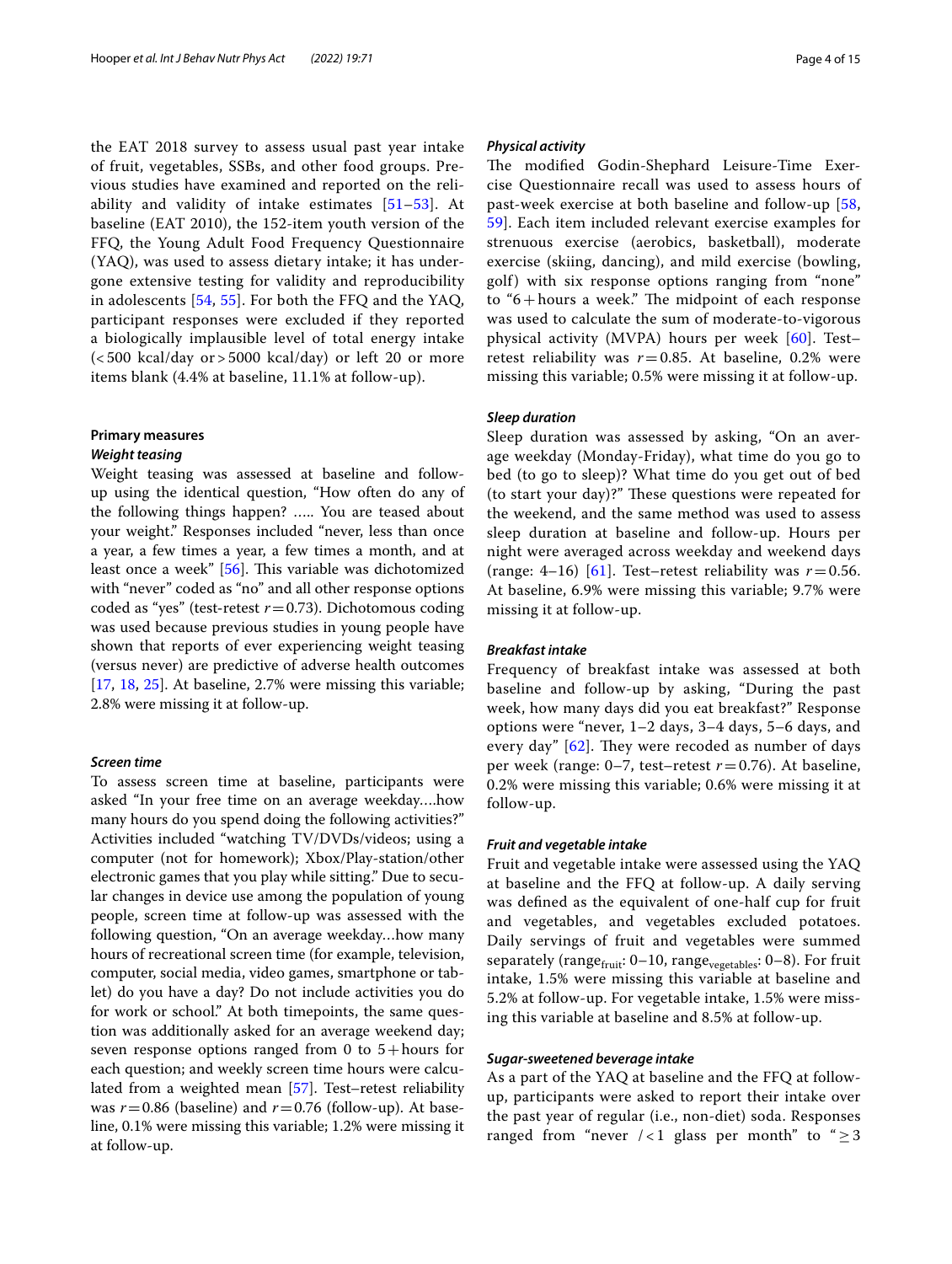glasses per day." On the EAT 2010 and 2018 surveys, participants were asked, "In the past year, how many times did you usually drink….an energy drink (such as Red Bull, Full Throttle, Rockstar, etc.)....a sports drink (such as Gatorade, Powerade, etc.)?" Response options ranged from "never or less than once per month" to "2 or more per day." A serving was defned as the equivalent of one glass, bottle, or can. Regular soda, sports drinks, and energy drinks were aggregated to create the SSB variable (range 0–28 servings per week) [[63\]](#page-13-18). At baseline, 0.5% were missing this variable; 6.4% were missing it at follow-up.

### *Fast‑food intake*

At both baseline and follow-up, participants reported fast-food intake by answering the following question, "In the past month, how often did you eat something from the following types of restaurants… (1) traditional 'burger-and-fries' fast-food restaurant…(2) Mexican fast-food restaurant…(3) fried chicken…(4) sandwich or sub shop…(5) pizza place." Response options included "never/rarely, 1–3 times per month, 1–2 times per week, 3–4 times per week, 5–6 times per week, and  $\geq$  1 times per day." Data were aggregated to create one continuous variable for fast-food intake (range: 0–94 times per month; test–retest  $r = 0.73$ ). At baseline, 0.3% were missing this variable, and 0.3% were excluded for reporting implausible values. At follow-up, 0.6% were missing this variable, and 0.6% were excluded for reporting implausible values.

### *Weight status*

At baseline, adolescent weight and height were measured by trained staff in a private area, using standardized procedures [[64](#page-13-19)]. Weight status at follow-up was based on self-reported weight and height, which highly correlate with objectively measured weight and height in young people  $(r=0.88$  for males and 0.85 for females) [\[65](#page-13-20)]. BMI-for-age (percentile) at baseline and BMI (kg/m<sup>2</sup>) at follow-up were derived from weight and height using the Centers for Disease Control and Prevention guidelines [[66\]](#page-13-21). At baseline, 1.7% were missing this variable; 2.7% were missing it at follow-up.

# **Sociodemographic measures** *Adolescent socioeconomic status*

Five categories of adolescent SES were generated using classifcation tree methodology [[67](#page-13-22), [68\]](#page-13-23). Highest parent/guardian education level primarily determined SES in adolescence. Family eligibility for free/reduced price lunch, family receipt of public assistance, and parent/guardian employment status were subsidiary variables in estimating adolescent SES. SES assessed during adolescence was used for all analyses because evidence suggests that low SES and other adversities during childhood and adolescence are good predictors of poor health outcomes during adulthood [[69–](#page-13-24)[72](#page-13-25)].

# *Gender/sex*

Gender/sex was assessed at follow-up with the following question, "Are you….? Male, Female, Diferent identity (please specify): \_\_\_\_." For simplicity, gender/sex is referred to as gender throughout the remainder of this article.

# *Other sociodemographic characteristics*

Age and ethnicity/race were self-reported by young people. Ethnicity/race was assessed at baseline with the following question: "Do you think of yourself as…? White, Black or African American, Hispanic or Latino, Asian American, Native Hawaiian or Pacifc Islander, American Indian or Native American, or Other: \_\_\_\_." Due to small numbers, Native Hawaiian or Pacifc Islander, American Indian or Native American, and Other were coded together as "Mixed or Other Race" [\[50](#page-13-6), [67\]](#page-13-22). Test–retest agreement was 98–100%.

# **Statistical analysis**

Descriptive statistics including frequencies and percentages of ethnicity/race, adolescent SES, and gender, and mean and standard deviation of age, BMI, and weight teasing status were summarized. Multivariate linear regression, adjusted for ethnicity/race, adolescent SES, gender, and BMI, examined the relationship between weight teasing and outcomes (screen time; MVPA; sleep duration; intake of breakfast, fruit, vegetables, SSB, fastfood; and BMI) to estimate marginal means and 95% confdence intervals, cross-sectionally at baseline (EAT 2010), cross-sectionally at follow-up (EAT 2018), and longitudinally (EAT 2010–2018). Longitudinal models were additionally adjusted for the outcome assessed at baseline. We regard the potential confounders of ethnicity/race, adolescent SES, gender, and BMI as proxies for exposure to structural racism, classism, sexism, and weight stigma respectively  $[5, 15, 73]$  $[5, 15, 73]$  $[5, 15, 73]$  $[5, 15, 73]$  $[5, 15, 73]$ . These proxies are considered imperfect because of the heterogeneity of experiences within oppressed groups and the innate limitations that come with the categorization of these demographic characteristics  $[15, 74, 75]$  $[15, 74, 75]$  $[15, 74, 75]$  $[15, 74, 75]$  $[15, 74, 75]$  $[15, 74, 75]$ . There were no observed associations between age and the exposure variable weight teasing. Therefore, age was not included as a covariate in the statistical models. A sensitivity rank regression analysis was conducted for all variables that were not normally distributed (screen time and intake of fruit, vegetable, SSB, and fast-food).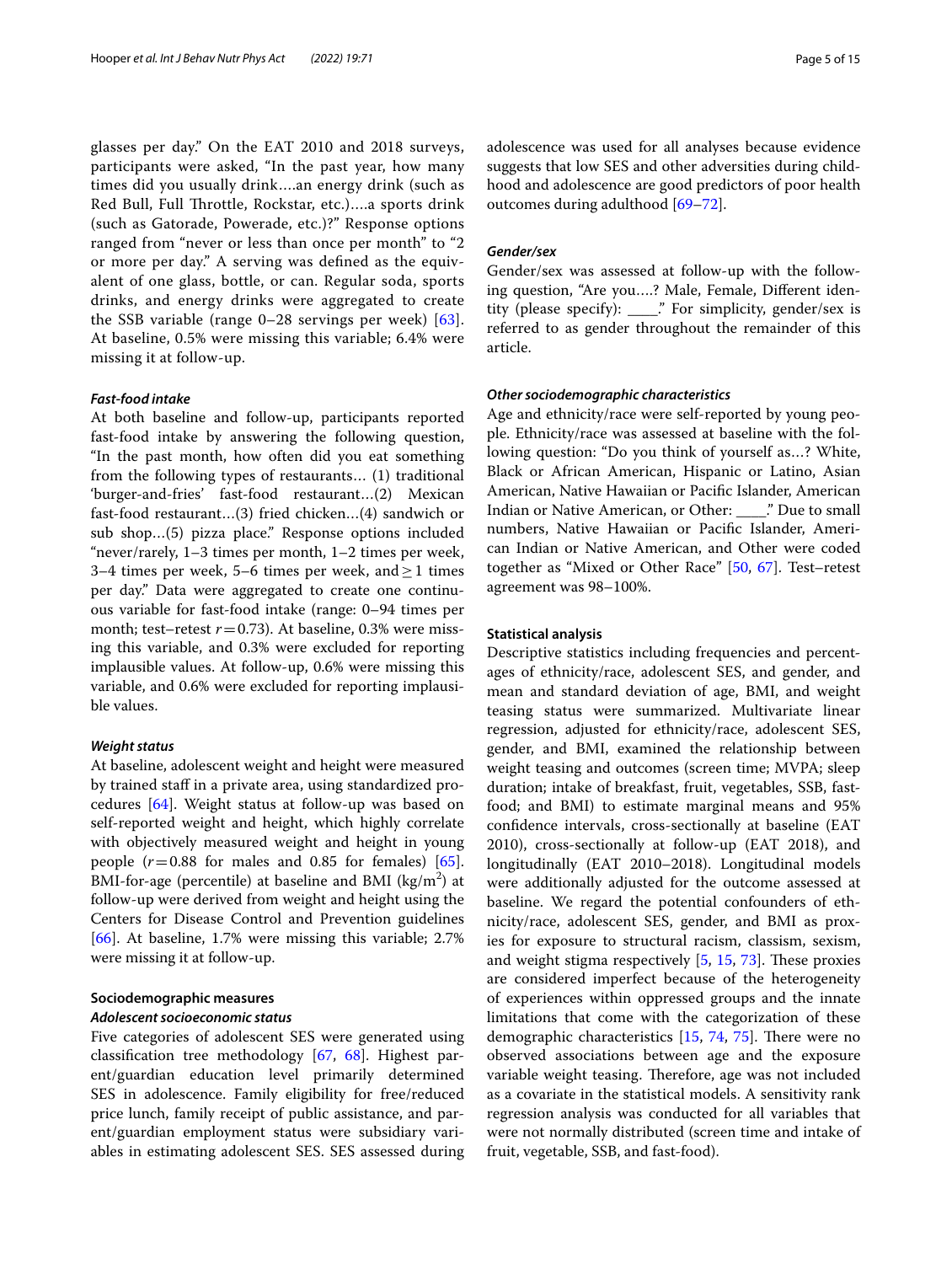ANOVA tests examined diferences in the means of the health behaviors and BMI by ethnicity/race and adolescent SES. To investigate whether ethnicity/race and adolescent SES operate as efect modifers in the relationship between weight teasing and the outcomes (health behaviors and weight status), interaction terms between ethnicity/race and weight teasing and between adolescent SES and weight teasing were added to each crosssectional and longitudinal regression model (separate models). Stratifed models were additionally run when an interaction term was statistically significant  $(p < 0.1)$ . For ANOVA tests and assessment of efect modifcation, to assist with interpretability of fndings, a 3-category adolescent SES variable was created – low, middle (low middle combined with middle), and high (upper middle combined with high). For all analyses, Cohen's d statistic was used to calculate efect sizes to aid in practical interpretation of results with the following interpretation: small (d = 0.2), medium (d = 0.5), large (d = 0.8) [[76\]](#page-13-29).

The sample of young adults who completed surveys at both timepoints included 65.8% of the original participants for whom contact information was available at EAT 2018. In addition, the analytic sample was more likely than the baseline sample to have parents/guardians with low educational attainment, identify as BIPOC, and report being born outside the U.S. when compared to responders. Therefore, inverse probability weighting was used for all analyses [\[77](#page-13-30), [78](#page-13-31)]. Inverse probability weighting minimizes potential response bias due to missing data and allows for extrapolation back to the original schoolbased EAT 2010 sample. Inverse probability weights were derived as the inverse of the estimated probability that an individual responded at both timepoints based on several characteristics reported in 2010, including parental educational attainment, ethnicity/race, nativity, past year frequency of dieting, and weight status. To be included in the analytic sample, participants needed to have completed both EAT 2010 and EAT 2018 surveys  $(n=1568)$  and needed data for the weight teasing exposure, the outcome (health behavior or weight status), and the covariates; thus the analytic sample varied slightly for each analysis. All analyses were conducted using SAS 9.4 (Cary, NC, copyright 2015).

## **Results**

# **Participant characteristics**

Weight teasing was prevalent in this sample with 34.1% of participants reporting being teased about their weight during adolescence and 41.5% during young adulthood. The ethnic/racial distribution of the sample included 28.6% African American/Black, 20.0% Asian American, 19.1% white, 17.2% Latinx/Hispanic, and 15.2% mixed/ other (Table [1](#page-5-0)). Most of the Asian American participants <span id="page-5-0"></span>**Table 1** Sociodemographic characteristics, weight status, and exposure to weight teasing among young people (*N*=1568) in Minneapolis-St Paul, Minnesota at baseline (EAT 2010) and at eight-year follow up (EAT 2018)

| <b>Characteristics</b>                | Mean $\pm$ SD or % (n)  |
|---------------------------------------|-------------------------|
| Ethnicity / Race (%) <sup>a</sup>     |                         |
| Asian American                        | 20.0 (306)              |
| Black/African American                | 28.6 (437)              |
| Latinx/Hispanic                       | 17.2 (263)              |
| Mixed/Other Race                      | 15.2 (232)              |
| White                                 | 19.1 (292)              |
| Socioeconomic Status (%) <sup>a</sup> |                         |
| l ow                                  | 39.5 (588)              |
| Low Middle                            | 22.2 (331)              |
| Middle                                | 17.6 (262)              |
| Upper Middle                          | 13.2 (196)              |
| High                                  | 7.5 (112)               |
| Gender (%) <sup>b</sup>               |                         |
| Female                                | 53.6 (813)              |
| Male                                  | 45.8 (696)              |
| Different identity                    | 0.6(9)                  |
| Age (mean years)                      | $14.4 \pm 2.0^a$        |
|                                       | $22.2 \pm 2.0^{\rm b}$  |
| BMI-for-age (percentile)              | $69.2 + 27.8^a$         |
| BMI ( $kg/m2$ )                       | $272 + 70^{b}$          |
| Weight Teasing (any)                  | 34.1 (523) <sup>a</sup> |
|                                       | 41.5 (618) <sup>b</sup> |

<sup>a</sup> Assessed at baseline (EAT 2010)

**b** Assessed at follow up (EAT 2018)

reported Southeast Asian heritage; approximately 80.6% of this group were Hmong. For adolescent SES, the distribution of the sample was 39.5% low, 22.2% low middle, 17.6% middle, 13.2% upper-middle, and 7.5% high. Distribution by gender was 53.6% female, 45.8% male, and 0.6% diferent identity (e.g., transgender, non-binary). Mean age was  $14.4 \pm 2.0$  years at baseline and  $22.2 \pm 2.0$  years at follow-up. Mean BMI-for-age was 69.2 percentile during adolescence (EAT 2010) and 27.2 kg/m<sup>2</sup> during young adulthood (EAT 2018). There were no significant differences in parental education, nativity status, and ethnicity/race between the weighted analytic sample and the full EAT 2010 sample  $(p>0.9)$ ; all reported findings reflect weighted analyses.

# **Associations between weight teasing and health behaviors: main efects**

At baseline, after accounting for ethnicity/race, adolescent SES, gender, and weight status, weight teasing was associated with higher screen time, shorter sleep duration, and higher vegetable intake (Table [2](#page-6-0)). For example, among adolescents teased about their weight, mean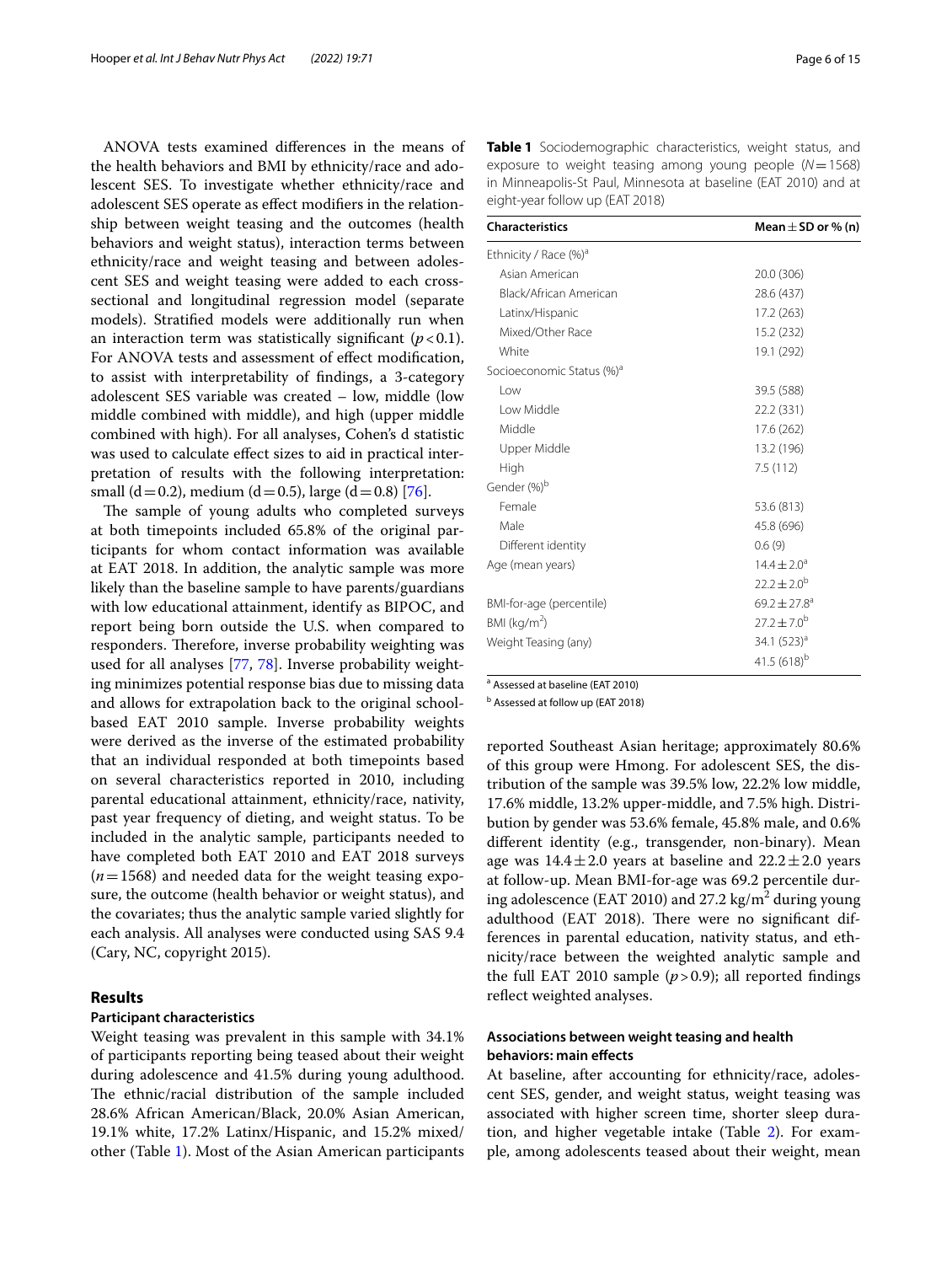<span id="page-6-0"></span>**Table 2** Cross-sectional relationships of health behaviors and weight status by weight teasing status in young people, effect sizes and marginal means, main efects models

| Adolescence (EAT 2010)          |                            |                        |                    |                 |
|---------------------------------|----------------------------|------------------------|--------------------|-----------------|
| Outcome                         | <b>Cohen's d Statistic</b> | Marginal Mean (95% CI) |                    | p-value         |
|                                 |                            | Not Teased             | Teased             |                 |
| Screen Time (hours/week)        | 0.13                       | 38.9 (37.3, 40.5)      | 42.6 (40.3, 44.8)  | 0.011           |
| MVPA (hours/week)               | 0.06                       | 5.9(5.6, 6.2)          | 5.6(5.2, 6.0)      | 0.220           |
| Sleep duration (hours/night)    | 0.12                       | 8.6(8.5, 8.6)          | 8.4(8.3, 8.5)      | 0.026           |
| Breakfast intake (days/week)    | 0.10                       | 4.4(4.2, 4.5)          | 4.1(3.9, 4.3)      | 0.067           |
| Fruit intake (servings/day)     | 0.07                       | $2.1$ $(2.0, 2.2)$     | 2.2(2.1, 2.4)      | 0.160           |
| Vegetable intake (servings/day) | 0.19                       | 1.2(1.2, 1.3)          | 1.5(1.4, 1.6)      | < 0.001         |
| (SSB intake servings/week)      | 0.03                       | 5.3(4.9, 5.7)          | 5.5(5.0, 6.0)      | 0.576           |
| Fast-Food intake (times/month)  | 0.07                       | 12.5 (11.6, 13.4)      | 13.6 (12.3, 14.9)  | 0.172           |
| BMI-for-age (percentile)        | 0.31                       | 66.1 (64.4, 67.8)      | 75.0 (72.6, 77.4)  | < 0.001         |
| Young Adulthood (EAT 2018)      |                            |                        |                    |                 |
| Outcome                         | <b>Cohen's d Statistic</b> | Marginal Mean (95% CI) |                    | <i>p</i> -value |
|                                 |                            | <b>Not Teased</b>      | <b>Teased</b>      |                 |
| Screen Time (hours/week)        | 0.10                       | 24.8 (24.0, 25.6)      | 26.0 (25.0, 26.9)  | 0.068           |
| MVPA (hours/week)               | 0.07                       | 4.6(4.3, 4.8)          | 4.3(4.0, 4.6)      | 0.205           |
| Sleep duration (hours/night)    | 0.24                       | 8.6(8.5, 8.7)          | 8.3(8.1, 8.4)      | < 0.001         |
| Breakfast intake (days/week)    | 0.13                       | 3.9(3.7, 4.0)          | 3.5(3.3, 3.7)      | 0.011           |
| Fruit intake (servings/day)     | 0.03                       | 2.0(1.9, 2.1)          | 1.9(1.8, 2.1)      | 0.634           |
| Vegetable intake (servings/day) | 0.07                       | 2.2(2.1, 2.3)          | 2.1(1.9, 2.2)      | 0.206           |
| SSB intake (servings/week)      | 0.12                       | 3.4(3.1, 3.8)          | $4.1$ $(3.6, 4.5)$ | 0.031           |
| Fast-Food intake (times/month)  | 0.24                       | 13.2 (12.2, 14.1)      | 16.7 (15.5, 17.8)  | < 0.001         |
| BMI ( $kg/m2$ )                 | 0.47                       | 25.8 (25.4, 26.3)      | 29.0 (28.5, 29.6)  | < 0.001         |

BMI-for-age and BMI models adjusted for ethnicity/race, socioeconomic status, and gender. All other models adjusted for ethnicity/race, socioeconomic status, gender, and weight status. Gender assessed at follow-up; other covariates assessed at baseline

Sample size range: 1190–1479; Weighted analyses

Bold values indicate statistical signifcance at *p*<0.05

*MVPA* Moderate-to-vigorous physical activity, *SSB* Sugar-sweetened beverage, *BMI* Body mass index

screen time was 42.6 h per week, compared to 38.9 h per week among those not teased  $(d=0.13, p=0.011)$ . At follow-up, weight teasing was cross-sectionally associated with shorter sleep duration, less frequent breakfast intake, higher SSB intake, and higher fast-food intake, in adjusted models (Table [2](#page-6-0)). For example, among young adults teased about their weight, mean fast-food intake was 16.7 times per month, compared to 13.2 times per month among those not teased  $(d=0.24, p<0.001)$ . In longitudinal analyses, all health behaviors were unrelated to baseline weight teasing (Table  $3$ ). The sensitivity rank regression analysis showed similar results to the linear regression analysis for all results.

# **Associations between weight teasing and weight status: main efects**

Weight teasing was associated with higher BMI-for-age in the cross-sectional analysis during adolescence (not teased: 66.1 percentile, teased: 75.0 percentile,  $d=0.31$ ,  $p$ <0.001), the cross-sectional analysis during young

adulthood (not teased:  $25.8 \text{ kg/m}^2$ , teased:  $29.0 \text{ kg/m}^2$ m<sup>2</sup>, d=0.47,  $p < 0.001$ ), and the longitudinal analysis (not teased:  $26.4 \text{ kg/m}^2$ , teased:  $28.2 \text{ kg/m}^2$ ,  $d = 0.31$ ,  $p$  < 0.001), after accounting for sociodemographic characteristics and, in the longitudinal analysis, baseline weight status (Tables [2](#page-6-0) and [3\)](#page-7-0). These results did not represent a diference in weight status categories, as both the teased and not teased groups had a mean BMI-for-age that fell into the same category (5th percentile to less than the 85th percentile) for cross-sectional analysis during adolescence, and a mean BMI in the same category (25.0 to 29.9  $\text{kg/m}^2$ ) for cross-sectional analysis during young adulthood and longitudinal analysis.

# **Health behaviors and weight status by ethnicity/race and socioeconomic status**

Comparison of health behaviors and BMI revealed that they signifcantly difered by ethnicity/race. White participants had lower screen time, higher MVPA, more frequent breakfast intake, lower SSB intake, less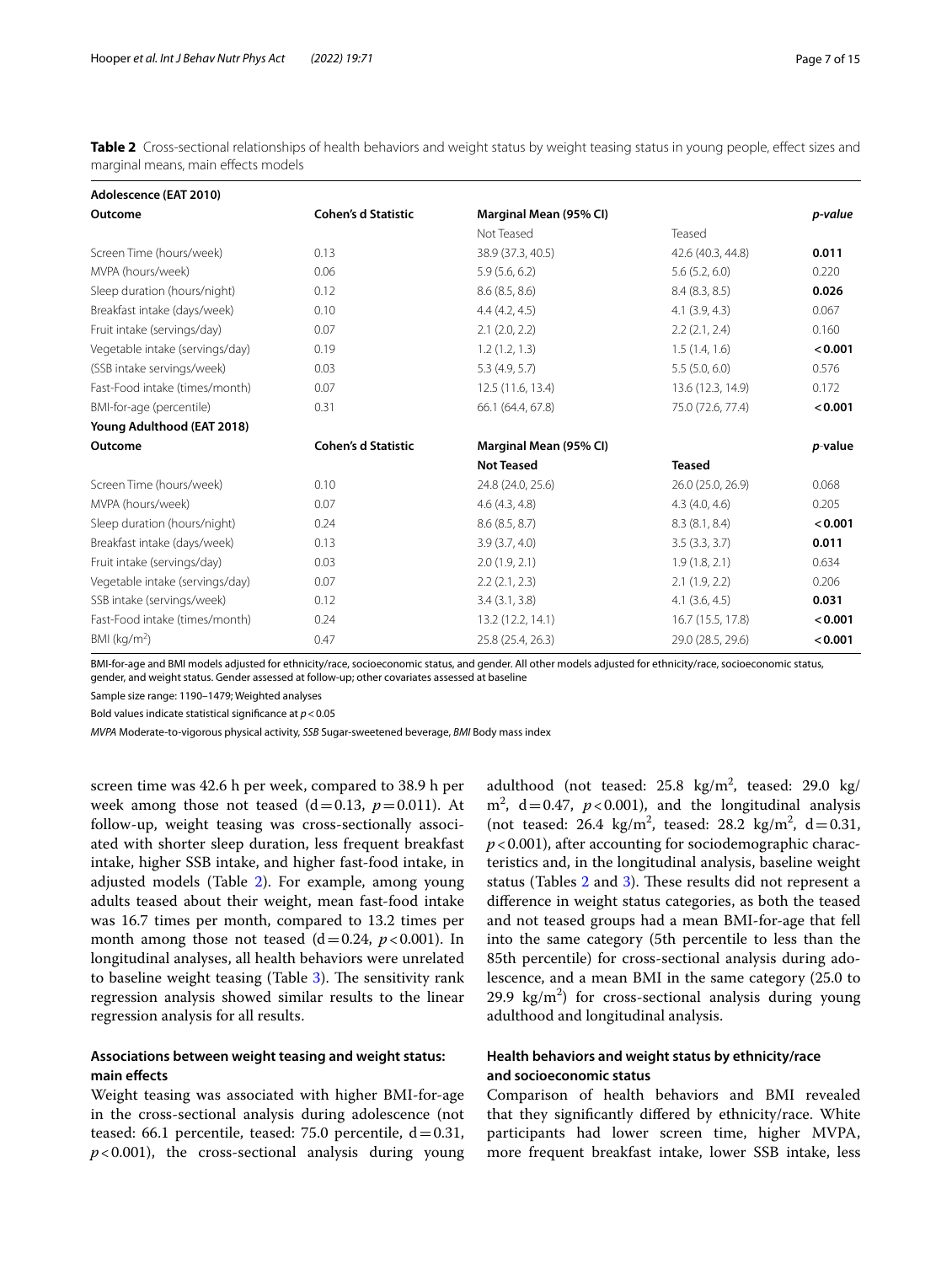| Outcome                         | <b>Cohen's d Statistic</b> | Marginal Mean (95% CI) | p-value           |         |
|---------------------------------|----------------------------|------------------------|-------------------|---------|
|                                 |                            | <b>Not Teased</b>      | <b>Teased</b>     |         |
| Screen Time (hours/week)        | 0.00                       | 25.2 (24.5, 26.0)      | 25.1 (24.0, 26.2) | 0.838   |
| MVPA (hours/week)               | 0.03                       | 4.4(4.2, 4.7)          | 4.5(4.2, 4.9)     | 0.582   |
| Sleep duration (hours/night)    | 0.08                       | 8.5(8.4, 8.6)          | 8.4(8.2, 8.5)     | 0.127   |
| Breakfast intake (days/week)    | 0.04                       | 3.7(3.5, 3.8)          | 3.8(3.6, 4.0)     | 0.453   |
| Fruit intake (servings/day)     | 0.04                       | 2.0(1.8, 2.1)          | 2.0(1.8, 2.2)     | 0.508   |
| Vegetable intake (servings/day) | 0.02                       | 2.2(2.0, 2.3)          | $2.2$ (2.0, 2.4)  | 0.791   |
| SSB intake (servings/week)      | 0.03                       | 3.6(3.2, 3.9)          | 3.8(3.3, 4.2)     | 0.552   |
| Fast-Food intake (times/month)  | 0.03                       | 14.4 (13.6, 15.3)      | 14.9 (13.7, 16.2) | 0.535   |
| BMI ( $kg/m2$ )                 | 0.31                       | 26.4 (26.1, 26.8)      | 28.2 (27.8, 28.7) | < 0.001 |

<span id="page-7-0"></span>**Table 3** Longitudinal relationships of health behaviors and weight status at 8-year follow-up by weight teasing status at baseline, efect sizes and marginal means (EAT 2010–2018, from adolescence to young adulthood), main efects models

Models adjusted for ethnicity/race, socioeconomic status, gender, outcome assessed at baseline, and weight status

Gender assessed at follow-up; other covariates assessed at baseline

Sample size range: 1130–1475; Weighted analyses

Bold values indicate statistical signifcance at *p*<0.05

*MVPA* Moderate-to-vigorous physical activity, *SSB* Sugar-sweetened beverage, *BMI* Body mass index

frequent fast-food intake, and lower BMI than several BIPOC groups during adolescence and young adulthood (Table [4\)](#page-8-0). Higher adolescent SES background was associated with higher MVPA, higher breakfast intake, lower fast-food intake and lower BMI in both adolescence and young adulthood. Higher adolescent SES was additionally associated with longer sleep duration and lower SSB intake during adolescence (Table [5\)](#page-9-0).

Adding interaction terms to fully adjusted regression models provided evidence that ethnicity/race and adolescent SES operated as efect modifers in the relationship between weight teasing and health behaviors, but only for a few behaviors (approximately 17% of interaction tests). For those behaviors (interaction term with  $p$ <0.1), stratified models were examined, and results are displayed in Table [6](#page-10-0). For example, in Black/African American adolescents, experiencing weight teasing was cross-sectionally associated with 1.4 fewer hours per week of MVPA ( $d=0.30$ ,  $p=0.012$ ) and 0.7 fewer hours per night of sleep ( $d=0.42$ ,  $p=0.003$ ) versus no significant diferences for white adolescents. For young adults from middle SES backgrounds, weight teasing was associated with 0.9 fewer hours per week of MVPA  $(d=0.22,$  $p=0.009$ ) and less frequent breakfast intake (teased: 3.2) times per week, compared to not teased: 4.0 times per week,  $d=0.31$ ,  $p<0.001$ ) versus no difference in both measures for young adults from high SES backgrounds.

# **Discussion**

In an ethnically/racially and socioeconomically diverse population-based sample of young people, the experience of weight teasing was common and was associated with higher BMI cross-sectionally during both adolescence and young adulthood, and longitudinally over an eight-year follow-up. Weight teasing was cross-sectionally associated with some adverse health behaviors (e.g., shorter sleep duration, less frequent breakfast intake, higher SSB and fast-food intake, longer screen time), although these relationships did not persist longitudinally. BIPOC young people and those from low SES backgrounds had higher weight status, lower MVPA and breakfast frequency, and higher fast-food intake than their respective counterparts. Despite some evidence of efect modifcation by ethnicity/race and adolescent SES in the weight teasing-health behavior relationship for a minority of behaviors, we did not observe patterns across subgroups or behaviors that suggest weight teasing is more or less harmful for any specifc group or outcome. In general, efect sizes were small, although when measuring efects at a population-level, even relatively small diferences between exposed and unexposed groups can be important to health outcomes. Results indicate that experiencing weight teasing is cross-sectionally associated with some concerning health behaviors and is a risk factor for future weight gain across ethnic/racial and socioeconomic groups of young people. Overall, these fndings provide evidence against potential hypotheses that being exposed to weight teasing might serve as a motivator toward positive changes in eating and activity behaviors.

Findings that weight teasing was associated with higher BMI cross-sectionally during adolescence, cross-sectionally during young adulthood, and longitudinally are con-sistent with our hypothesis and previous literature [[25](#page-12-24),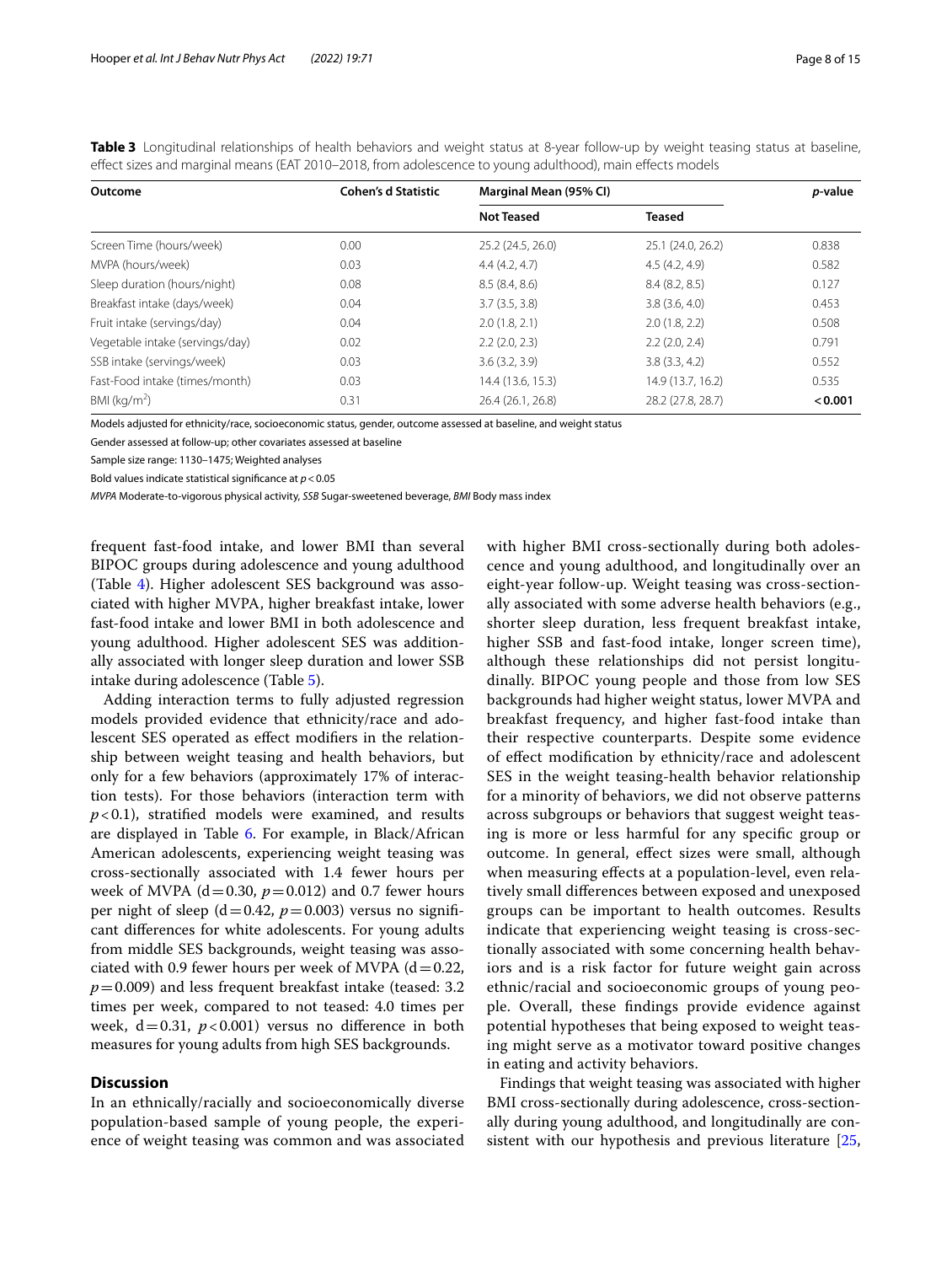<span id="page-8-0"></span>**Table 4** Health behaviors and weight status (means) by ethnicity/race, among adolescents (EAT 2010) and young adults (EAT 2018)

| Adolescence (EAT 2010)               |                                    |                              |                                    |                                   |                              |                               |                 |
|--------------------------------------|------------------------------------|------------------------------|------------------------------------|-----------------------------------|------------------------------|-------------------------------|-----------------|
| Outcome                              | Cohen's d Statistic Asian American |                              | <b>Black/African Ameri-</b><br>can | Latinx/Hispanic Mixed/Other White |                              |                               | <i>p</i> -value |
| Screen Time (hours/<br>week)         | 0.23                               | $38.1 \pm 23.0^a$            | $42.4 \pm 31.1^b$                  | $34.9 \pm 22.5^a$                 | $43.8 \pm 29.9^{\circ}$      | $38.8 \pm 23.9^{\circ}$       | < 0.001         |
| MVPA (hours/week)                    | 0.32                               | $5.3 \pm 4.1^{ab}$           | $5.5 \pm 5.5^{\text{ac}}$          | $4.8 \pm 3.9^{b}$                 | $6.2 \pm 5.1$ <sup>cd</sup>  | $7.0 \pm 4.1$ <sup>d</sup>    | < 0.001         |
| Sleep duration (hours/<br>night)     | 0.09                               | $8.5 \pm 1.1^a$              | $8.5 \pm 1.5^a$                    | $8.4 \pm 1.2^a$                   | $8.6 \pm 1.2^a$              | $8.6 \pm 1.5^a$               | 0.511           |
| Breakfast intake (days/<br>week)     | 0.22                               | $4.0 \pm 2.3$ <sup>a</sup>   | $4.3 \pm 3.0^a$                    | $4.0 \pm 2.6^a$                   | $4.3 \pm 2.7$ <sup>a</sup>   | $4.8 \pm 2.3^{b}$             | < 0.001         |
| Fruit intake (servings/<br>day)      | 0.25                               | $1.9 \pm 1.6^a$              | $2.3 \pm 2.1^{b}$                  | $2.3 \pm 1.8^{b}$                 | $2.4 \pm 2.0^{b}$            | $1.9 \pm 1.3^a$               | < 0.001         |
| Vegetable intake (serv-<br>ings/day) | 0.13                               | $1.2 \pm 1.0^a$              | $1.3 \pm 1.6^{ab}$                 | $1.4 \pm 1.4^{b}$                 | $1.4 \pm 1.3^{ab}$           | $1.3 \pm 1.0^{ab}$            | 0.192           |
| SSB intake (servings/<br>week)       | 0.43                               | $3.5 \pm 4.2^{\circ}$        | $6.9 \pm 7.7^{b}$                  | $5.2 \pm 5.5$ <sup>cd</sup>       | $6.0 \pm 6.8^{bc}$           | $4.7 \pm 4.9$ <sup>d</sup>    | < 0.001         |
| Fast-Food intake (times/<br>month)   | 0.46                               | $9.4 \pm 11.8^a$             | $17.4 \pm 20.9^b$                  | $11.9 \pm 13.0^c$                 | $14.7 \pm 15.5$ <sup>d</sup> | $9.6 \pm 8.2$ <sup>ac</sup>   | < 0.001         |
| BMI-for-age (percentile) 0.20        |                                    | $69.7 \pm 25.9^a$            | $69.3 \pm 32.5^{\circ}$            | $72.7 \pm 26.1^a$                 | $71.0 \pm 28.4$ <sup>a</sup> | $64.0 \pm 25.3^b$             | 0.004           |
| Young Adulthood (EAT 2018)           |                                    |                              |                                    |                                   |                              |                               |                 |
| Outcome                              | Cohen's d Statistic Asian American |                              | <b>Black/African Ameri-</b><br>can | Latinx/Hispanic Mixed/Other White |                              |                               | $p$ -value      |
| Screen Time (hours/<br>week)         | 0.20                               | $27.4 \pm 11.7$ <sup>a</sup> | $24.1 \pm 13.9^b$                  | $24.3 \pm 11.5^b$                 | $25.2 \pm 13.0^b$            | $25.1 \pm 10.3^b$             | 0.005           |
| MVPA (hours/week)                    | 0.26                               | $3.7 \pm 3.5^a$              | $4.2 \pm 4.5^{ab}$                 | $4.4 \pm 3.9^{bc}$                | $4.8 \pm 4.9$ <sup>cd</sup>  | $5.2 \pm 3.8$ <sup>d</sup>    | < 0.001         |
| Sleep duration (hours/<br>night)     | 0.14                               | $8.5 \pm 1.4^{ab}$           | $8.6 \pm 2.0$ <sup>ac</sup>        | $8.4 \pm 1.5$ <sup>abc</sup>      | $8.6 \pm 1.5$ <sup>ac</sup>  | $8.3 \pm 1.1^{\rm b}$         | 0.128           |
| Breakfast intake (days/<br>week)     | 0.20                               | $3.3 \pm 2.3^{\circ}$        | $3.7 \pm 2.6^{ab}$                 | $4.0 \pm 2.4^{bc}$                | $3.5 \pm 2.3$ <sup>ac</sup>  | $4.0 \pm 2.3^{b}$             | 0.004           |
| Fruit intake (servings/<br>day)      | 0.29                               | $1.7 \pm 1.6^a$              | $1.9 \pm 2.0^{ab}$                 | $2.1 \pm 1.8^{bc}$                | $2.4 \pm 2.3$ <sup>c</sup>   | $1.7 \pm 1.3^a$               | < 0.001         |
| Vegetable intake (serv-<br>ings/day) | 0.15                               | $2.1 \pm 1.6^{ab}$           | $2.0 \pm 2.0^{b}$                  | $2.4 \pm 1.8$ <sup>a</sup>        | $2.1 \pm 1.7^{ab}$           | $2.2 \pm 1.5^{ab}$            | 0.163           |
| SSB intake (servings/<br>week)       | 0.18                               | $3.0 \pm 3.7^a$              | $3.9 \pm 5.9^{b}$                  | $3.9 \pm 4.8^{b}$                 | $3.9 \pm 5.2^{b}$            | $4.0 \pm 4.8^{b}$             | 0.044           |
| Fast-Food intake (times/<br>month)   | 0.44                               | $11.2 \pm 12.2$ <sup>a</sup> | $19.1 \pm 19.2^b$                  | $14.0 \pm 12.3$ <sup>cd</sup>     | $15.5 \pm 15.0$ <sup>d</sup> | $11.7 \pm 10.2$ <sup>ac</sup> | < 0.001         |
| BMI ( $kg/m2$ )                      | 0.23                               | $27.4 \pm 6.0^{abc}$         | $27.1 \pm 8.3^{b}$                 | $28.3 \pm 6.8$ <sup>ac</sup>      | $27.5 \pm 7.9^{abc}$         | $25.8 \pm 5.8$ <sup>d</sup>   | < 0.001         |

ANOVA tests used to examine diferences in unadjusted means by ethnicity/race

abcd Within each outcome, cells that share a superscript do not signifcantly difer at *p*<0.05

Bold values indicate statistical signifcance at *p*<0.05

*MVPA* Moderate-to-vigorous physical activity, *SSB* Sugar-sweetened beverage, *BMI* Body mass index

[31–](#page-12-25)[34](#page-12-26)]. Because of our large, diverse study population and longitudinal design, fndings strengthen previous evidence that weight stigma is a risk factor for elevated weight status. To our knowledge, this study is the frst in adolescents and young adults to examine the relationship between weight stigma and a comprehensive set of weight-related health behaviors. Some studies in young people have examined the relationship between weight stigma and individual health behaviors. For example, a 2019 study by Puhl, Himmelstein, and Watson found that weight teasing from family  $-$  but not peers  $-$  was associated with difficulty falling asleep  $[38]$  $[38]$ . That study population was limited to sexual and gender minorities which may have afected the fndings in that youth may have experienced the intersectional effects of weight stigma combined with homophobia and/or transphobia. In comparison, our study found that weight teasing was cross-sectionally associated with shorter sleep duration during both adolescence and young adulthood, after accounting for ethnicity/race, adolescent SES, gender, and weight status. Also, in our measure of weight teasing, we did not assess the teasing source. Further,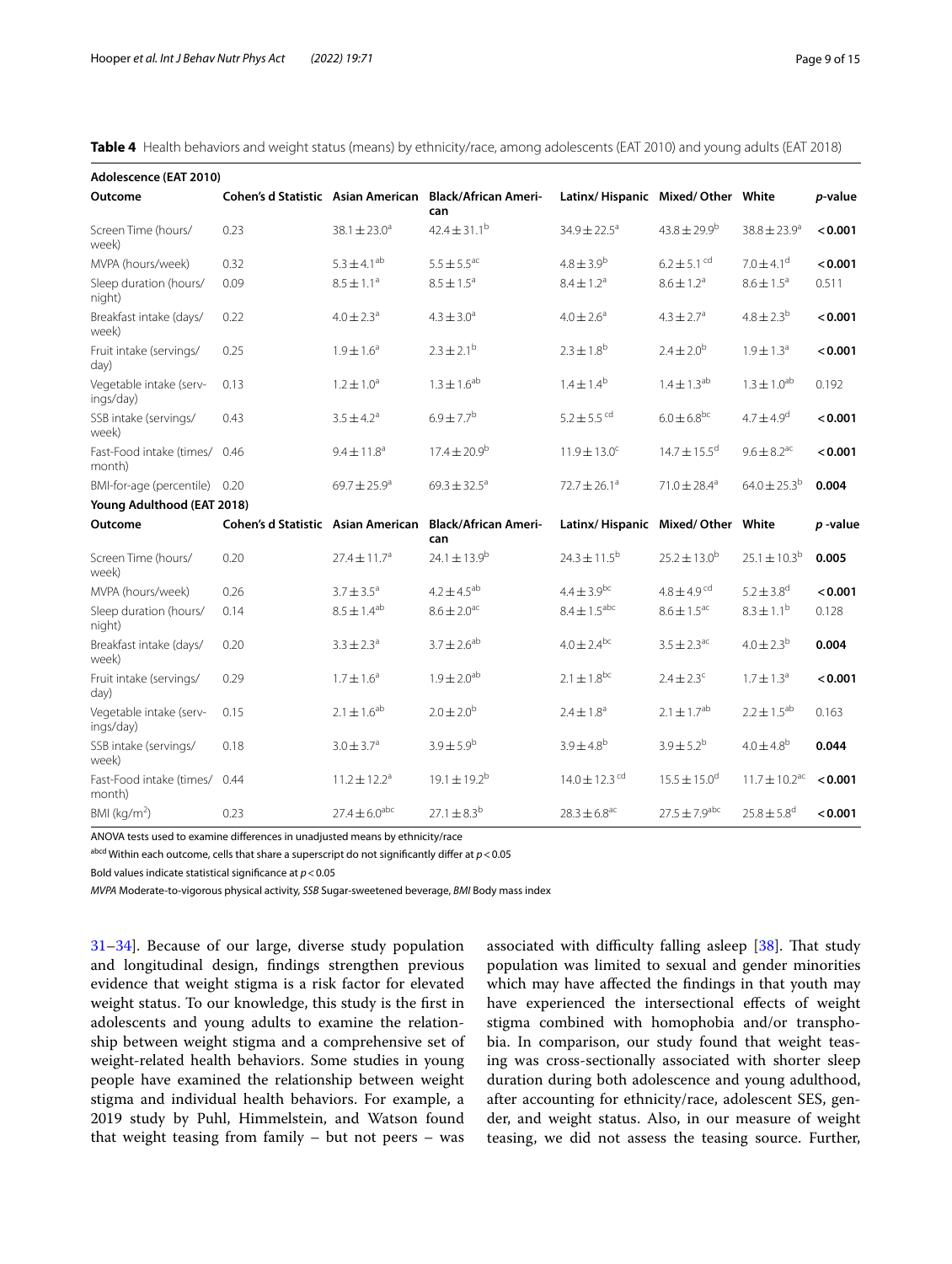<span id="page-9-0"></span>**Table 5** Health behaviors and weight status (means) by socioeconomic status among adolescents (EAT 2010) and young adults (EAT 2018)

| Adolescence (EAT 2010)          |                            |                         |                            |                              |         |
|---------------------------------|----------------------------|-------------------------|----------------------------|------------------------------|---------|
| Outcome                         | <b>Cohen's d Statistic</b> | Low SES                 | <b>Middle SES</b>          | <b>High SES</b>              | p-value |
| Screen Time (hours/week)        | 0.05                       | $39.3 \pm 26.3^{\circ}$ | $40.9 \pm 27.0^a$          | $40.0 \pm 24.7$ <sup>a</sup> | 0.594   |
| MVPA (hours/week)               | 0.24                       | $5.2 \pm 4.7^a$         | $5.8 \pm 4.6^{b}$          | $6.7 \pm 4.2$ <sup>c</sup>   | < 0.001 |
| Sleep duration (hours/night)    | 0.20                       | $8.4 \pm 1.3^a$         | $8.6 \pm 1.3^{b}$          | $8.6 \pm 0.97^{\rm b}$       | < 0.001 |
| Breakfast intake (days/week)    | 0.29                       | $3.9 \pm 2.6^a$         | $4.2 \pm 2.6^a$            | $4.9 \pm 2.3^{b}$            | < 0.001 |
| Fruit intake (servings/day)     | 0.06                       | $2.1 \pm 1.8^a$         | $2.2 \pm 1.8^a$            | $2.1 \pm 1.4^{\circ}$        | 0.500   |
| Vegetable intake (servings/day) | 0.11                       | $1.3 \pm 1.3^{\circ}$   | $1.4 \pm 1.4^a$            | $1.4 \pm 1.1^a$              | 0.133   |
| SSB intake (servings/week)      | 0.25                       | $6.0 \pm 6.5^a$         | $5.5 \pm 6.2$ <sup>a</sup> | $4.0 \pm 4.5^{b}$            | < 0.001 |
| Fast-Food intake (times/month)  | 0.16                       | $13.6 \pm 16.6^a$       | $13.5 \pm 15.3^a$          | $10.6 \pm 9.5^{b}$           | 0.008   |
| BMI-for-age (percentile)        | 0.31                       | $72.3 \pm 28.1^a$       | $70.6 \pm 26.5^a$          | $60.9 \pm 27.6^b$            | < 0.001 |
| Young Adulthood (EAT 2018)      |                            |                         |                            |                              |         |
| Outcome                         | <b>Cohen's d Statistic</b> | Low SES                 | <b>Middle SES</b>          | <b>High SES</b>              | p-value |
| Screen Time (hours/week)        | 0.09                       | $25.5 \pm 13.0^a$       | $25.6 \pm 12.1^a$          | $24.3 \pm 10.3^a$            | 0.249   |
| MVPA (hours/week)               | 0.20                       | $4.0 \pm 4.1^a$         | $4.5 \pm 4.2^a$            | $5.1 \pm 3.9^b$              | < 0.001 |
| Sleep duration (hours/night)    | 0.11                       | $8.5 \pm 1.6^a$         | $8.5 \pm 1.6^a$            | $8.3 \pm 1.2^a$              | 0.132   |
| Breakfast intake (days/week)    | 0.17                       | $3.6 \pm 2.4^a$         | $3.7 \pm 2.4^{\circ}$      | $4.1 \pm 2.2^{b}$            | 0.004   |
| Fruit intake (servings/day)     | 0.09                       | $2.0 \pm 1.9^a$         | $2.0 \pm 1.8^a$            | $1.8 \pm 1.6^a$              | 0.276   |
| Vegetable intake (servings/day) | 0.12                       | $2.0 \pm 1.7^a$         | $2.2 \pm 1.8^a$            | $2.2 \pm 1.6^a$              | 0.115   |
| SSB intake (servings/week)      | 0.06                       | $3.9 \pm 5.1^a$         | $3.7 \pm 4.8^{\circ}$      | $3.6 \pm 4.6^a$              | 0.579   |
| Fast-Food intake (times/month)  | 0.20                       | $16.0 \pm 16.5^a$       | $14.7 \pm 14.5^a$          | $12.1 \pm 10.0^b$            | < 0.001 |
| BMI ( $kg/m2$ )                 | 0.34                       | $28.2 \pm 7.7^a$        | $27.2 \pm 6.7^b$           | $25.1 \pm 5.7^c$             | < 0.001 |

ANOVA tests used to examine diferences in unadjusted means by socioeconomic status

abc Within each outcome, cells that share a superscript do not signifcantly difer at *p*<0.05

Bold values indicate statistical signifcance at *p*<0.05

*SES* Socioeconomic status, *MVPA* Moderate-to-vigorous physical activity, *SSB* Sugar-sweetened beverage, *BMI* Body mass index

our study also revealed a cross-sectional relationship between weight teasing and shorter sleep duration in Black/African American adolescents, versus no relationship in white adolescents. These findings and those of Puhl, Himmelstein, and Watson [[38\]](#page-12-31) might suggest that intersectionality plays a role in the relationship between weight-based mistreatment and sleep patterns for young people with marginalized identities. However, in our study, there were no diferences across ethnic/racial and adolescent SES subgroups in the longitudinal relationship between weight teasing and sleep duration or the crosssectional relationship in young adulthood.

In addition to shorter sleep duration, weight teasing was cross-sectionally associated with longer screen time during adolescence; cross-sectionally associated with less frequent breakfast intake, higher SSB intake, higher fastfood intake during young adulthood; and longitudinally associated with higher BMI in this sample. These findings align with Tomiyama's COBWEBS (Cyclic Obesity/ Weight-Based Stigma) model, which proposes a "positive feedback loop" between weight-stigmatizing experiences and weight gain [\[79](#page-13-32)]. Specifcally, Tomiyama postulates that weight-stigmatizing experiences lead to increased stress, which leads to increased cortisol and eating/activity behaviors that promote weight gain, which together lead to elevated weight status, which leads to further weight-stigmatizing experiences [[79\]](#page-13-32). While several prior studies, including our own, have linked weight-stigmatizing experiences to disordered eating behaviors [[15,](#page-12-11) [24](#page-12-38), [25\]](#page-12-24), and such behaviors are established risk factors for subsequent weight gain  $[80-82]$  $[80-82]$ , the present study may provide evidence for the link between weight-stigmatizing experiences and a diferent group of eating/activity behaviors that may promote weight gain: shorter sleep duration, longer screen time, less frequent breakfast intake, higher SSB intake, and higher fast-food intake. However, efect sizes were small and there was no evidence of a longitudinal relationship between weight teasing and these behaviors.

Evidence from our study should be interpreted within the context of its strengths and limitations. Strengths include the large, ethnically/racially and socioeconomically diverse sample, allowing us to examine our key research questions through a health equity lens which is important given inequities in numerous nutrition-, ftness- and weight-related health outcomes in young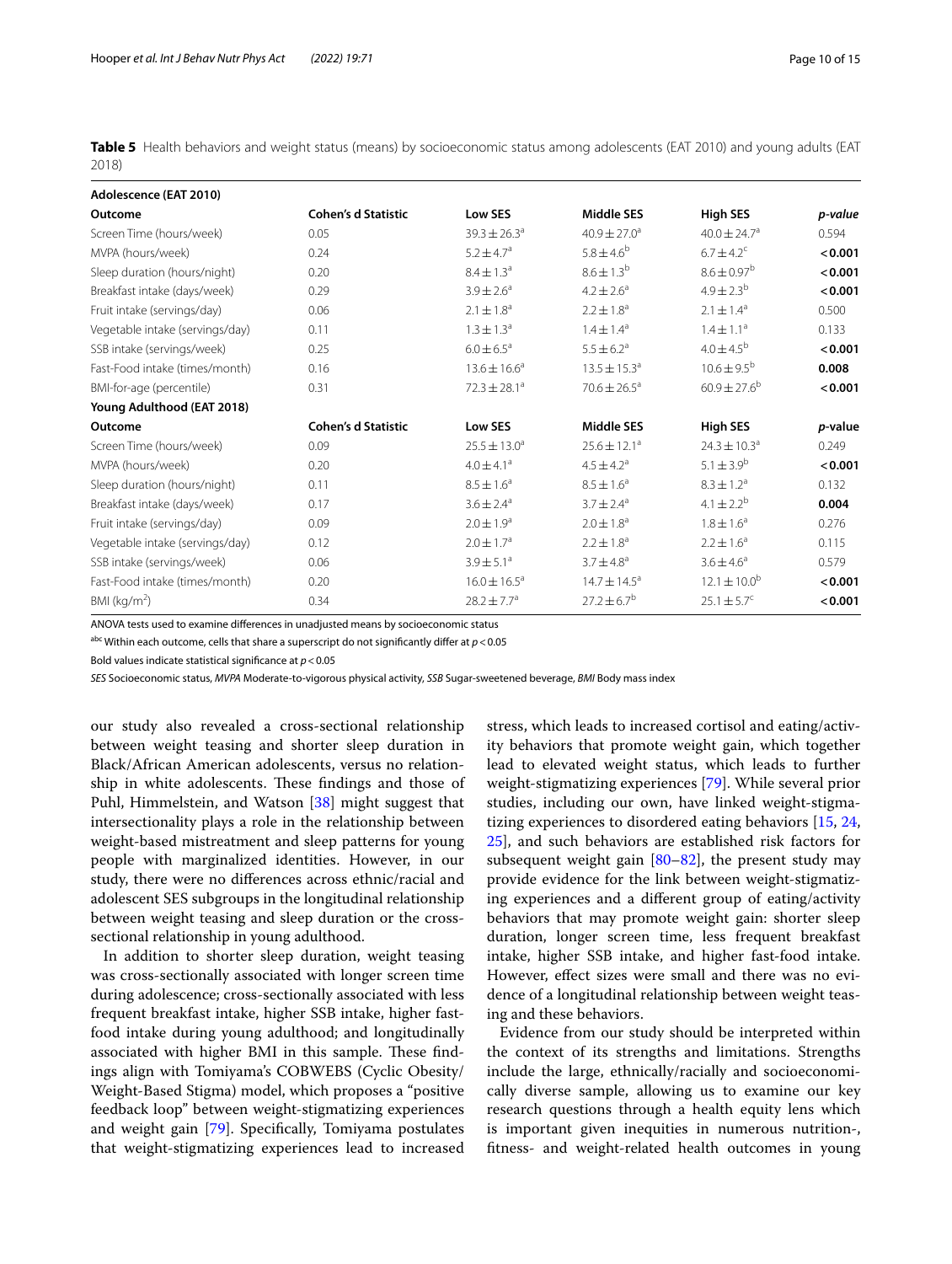| Outcome                                   | Cohen's d<br><b>Statistic</b> | Marginal Mean (95% CI) |                   | <i>p</i> -value | Cohen's d<br><b>Statistic</b> | Marginal Mean (95% CI) |                    | p-value |
|-------------------------------------------|-------------------------------|------------------------|-------------------|-----------------|-------------------------------|------------------------|--------------------|---------|
|                                           |                               | <b>Not Teased</b>      | <b>Teased</b>     |                 |                               | <b>Not Teased</b>      | <b>Teased</b>      |         |
|                                           |                               | Black/African American |                   |                 | White                         |                        |                    |         |
| FAT 2010 Cross-Sectional                  |                               |                        |                   |                 |                               |                        |                    |         |
| MVPA (hours/week)                         | 0.30                          | 6.0(5.4, 6.6)          | $4.6$ (3.6, 5.5)  | 0.012           | 0.14                          | 6.8(6.2, 7.4)          | 7.5(6.7, 8.4)      | 0.181   |
| EAT 2018 Cross-Sectional                  |                               |                        |                   |                 |                               |                        |                    |         |
| Sleep duration (hours/night)              | 0.42                          | 8.9(8.6, 9.1)          | 8.2(7.9, 8.5)     | 0.003           | 0.02                          | 8.3(8.2, 8.5)          | 8.3(8.1, 8.5)      | 0.884   |
| Longitudinal (EAT 2010-2018)              |                               |                        |                   |                 |                               |                        |                    |         |
| Screen Time (hours/week)                  | 0.30                          | 25.2 (23.7, 26.8)      | 21.3 (18.8, 23.7) | 0.009           | 0.06                          | 24.8 (23.4, 26.2)      | 25.5 (23.5, 27.5)  | 0.592   |
| Vegetable intake (servings/<br>day)       | 0.21                          | 1.9(1.6, 2.2)          | 2.3(1.8, 2.7)     | 0.128           | 0.19                          | 2.3(2.1, 2.6)          | 2.0(1.7, 2.3)      | 0.106   |
| SSB intake (servings/week)                | 0.18                          | $4.0$ $(3.2, 4.8)$     | 3.0(1.74.3)       | 0.188           | 0.16                          | 3.7(2.9, 4.4)          | $4.6$ $(3.5, 5.6)$ | 0.161   |
|                                           | Asian American                |                        |                   |                 | White                         |                        |                    |         |
| FAT 2010 Cross-Sectional                  |                               |                        |                   |                 |                               |                        |                    |         |
| Vegetable intake (servings/<br>day)       | 0.11                          | 1.3(1.3, 1.5)          | 1.2(1.0, 1.4)     | 0.326           | 0.26                          | 1.2(1.1, 1.4)          | 1.6(1.3, 1.8)      | 0.020   |
|                                           | Middle SES                    |                        |                   |                 | High SES                      |                        |                    |         |
| FAT 2018 Cross-Sectional                  |                               |                        |                   |                 |                               |                        |                    |         |
| MVPA (hours/week)                         | 0.22                          | 4.9(4.5, 5.4)          | 4.0(3.4, 4.5)     | 0.009           | 0.08                          | 5.0(4.4, 5.6)          | 5.4(4.7, 6.1)      | 0.289   |
| Breakfast intake (days/week) <sup>a</sup> | 0.31                          | 4.0(3.7, 4.2)          | 3.2(2.9, 3.5)     | < 0.001         | 0.14                          | 4.3(4.0, 4.6)          | 3.9(3.5, 4.3)      | 0.186   |
| Fast-Food intake (times/<br>month)        | 0.18                          | 14.8 (13.0, 16.6)      | 17.6 (15.6, 19.6) | 0.258           | 0.38                          | 12.2 (10.7, 13.7)      | 17.7 (15.9, 19.6)  | < 0.001 |

<span id="page-10-0"></span>**Table 6** Relationships of health behaviors by weight teasing status in young people, effect sizes and marginal means, for variables with evidence of efect modifcation by ethnicity/race or socioeconomic status, stratifed models

a Low SES results: d=0.05, Not Teased: 3.5 (3.2, 3.8); Teased: 3.6 (3.3, 3.9); *p*=0.548

Interaction terms were added to the fully adjusted models to test for efect modifcation by ethnicity/race and SES. If interaction terms were statistically signifcant (*p*<0.1), stratifed models were examined and results are displayed here

Cross-sectional models adjusted for ethnicity/race, socioeconomic status, gender, and weight status

Longitudinal models adjusted for ethnicity/race, socioeconomic status, gender, outcome assessed at baseline, and weight status

Gender assessed at follow-up; other covariates assessed at baseline. Weighted analyses

Bold values indicate statistical signifcance at *p*<0.05

*SES* Socioeconomic status, *MVPA* Moderate-to-vigorous physical activity, *SSB* Sugar-sweetened beverage

people [[4,](#page-12-1) [41](#page-12-34), [42](#page-12-35)]. Also, pilot testing was a key strength of this study as it allowed the survey items to be phrased in a way that met the developmental needs of participants. Despite its strengths, this study also had several limitations. A single survey item was used to assess some measures (e.g., weight teasing), and it is optimal to use more comprehensive measures. At follow up, height and weight were self-reported, which may have introduced recall or other types of bias. Further, gender/ sex was assessed as "male," "female," and "diferent identity." A more appropriate assessment of these constructs includes the two-question method of birth-assigned sex and gender identity [\[83\]](#page-14-1). We did not collect data on sexual orientation, which is a shortcoming, given our health equity lens and our interest in understanding the potential for intersectional impacts of weight stigma. Attrition occurred at follow-up, however, analyses used inverse probability weighting which allowed for extrapolation back to the original sample based on characteristics associated with missingness at follow-up (e.g., lower education of parent/guardian, being born outside the U.S., and identifying as BIPOC). Finally, baseline recruitment took place in one geographic area in Minnesota, U.S., which may limit generalizability of the fndings.

# **Conclusions**

Our study found that weight teasing was cross-sectionally, but not longitudinally, associated with shorter sleep duration, longer screen time, less frequent breakfast intake, higher fast-food intake, and higher SSB intake in an ethnically/racially and socioeconomically diverse sample of young people. The finding that weight teasing was cross-sectionally and longitudinally associated with higher BMI extends previous evidence that weight teasing is both a more common experience for people with high weight and a longitudinal risk factor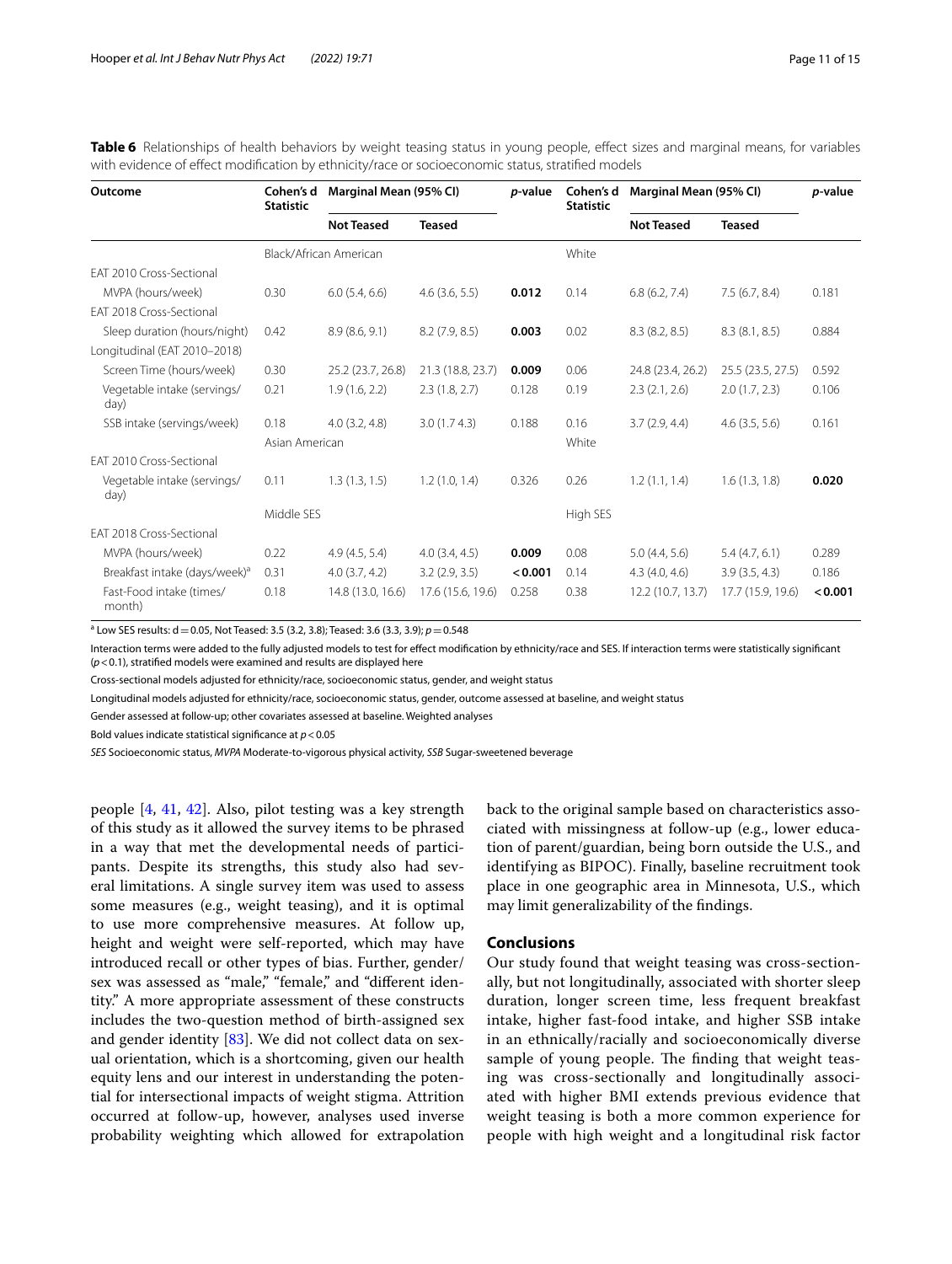for weight gain. BIPOC young people and those from low SES backgrounds were disproportionately afected by high weight status, low MVPA, low breakfast intake, and high fast-food intake, and young people across ethnic/racial and adolescent SES subgroups experienced similar efects of weight teasing. When taken together, our fndings suggest that clinicians, community-based organizations, public health practitioners, and researchers should view weight stigma as a distinct obstacle to their efforts to address weight-related health in diverse populations of young people. To this end, recommendations have been published and include: 1) increasing awareness of one's own weight-related biases [\[7](#page-12-3), [84\]](#page-14-2); 2) avoiding narratives that emphasize personal responsi-bility in addressing obesity [\[7](#page-12-3), [84](#page-14-2)]; 3) improving training in strengths-based approaches (e.g., for clinicians, motivational interviewing training) [\[7](#page-12-3), [73\]](#page-13-26); 4) making the environment of youth-serving clinics and organizations more welcoming for people diverse in body size, ethnicity, race, and SES [\[7](#page-12-3), [73\]](#page-13-26); 5) refecting diversity in advertising, media, and brochures, including respectful images of people with high weight [[7,](#page-12-3) [73](#page-13-26)]; 6) strengthening anti-bullying policies in schools to protect youth from weight-based teasing and bullying [\[7](#page-12-3)]; 7) participating in broader advocacy for legislative protections to address body size discrimination [[7\]](#page-12-3); and 8) engag-ing youth in these efforts [[73\]](#page-13-26). Our findings underscore the importance of these recommendations and the need for increased attention to stigma-reduction eforts. As an initial priority, training for healthcare providers on this topic can foster more compassionate patient care for young people diverse in body size, ethnicity, race, and socioeconomic status; better equip them with tools to address the harms of weight stigma; and create a positive environment to promote health-supporting behaviors.

#### **Abbreviations**

U.S.: United States; BIPOC: Black, Indigenous, and other people of color; SSB: Sugar-sweetened beverages; BMI: Body mass index; SES: Socioeconomic status; FFQ: Food Frequency Questionnaire; YAQ: Young Adult Food Frequency Questionnaire; MVPA: Moderate-to-vigorous physical activity.

# **Supplementary Information**

The online version contains supplementary material available at [https://doi.](https://doi.org/10.1186/s12966-022-01307-y) [org/10.1186/s12966-022-01307-y.](https://doi.org/10.1186/s12966-022-01307-y)

<span id="page-11-1"></span>**Additional fle 1: Table A.** Cross-sectional relationships of health behav‑ iors and weight status by weight teasing status: means at baseline (EAT 2010, adolescence). **Table B.** Cross-sectional relationships of health behav‑ iors and weight status by weight teasing status: means at follow-up (EAT 2018, young adulthood). **Table C.** Longitudinal relationships of physical activity, nutrition habits, and weight status at 8-year follow-up by weight teasing status at baseline: means (EAT 2010-2018, from adolescence to young adulthood).

#### **Acknowledgements**

Not applicable.

# **Authors' contributions**

LH, RP, MEE, MR, and DNS helped with formulating the research questions, assisted with conceptualizing the analysis plan and interpretation of the results, and contributed to writing the manuscript. In addition, LH formulated the research questions, conducted statistical analysis, and drafted the manuscript. MEE oversaw the analysis plan and statistical analysis. DNS conceptualized the larger Project EAT study design and oversaw data collection. The authors read and approved the fnal manuscript.

#### **Funding**

This study was supported by grant numbers R01HL127077 and R35HL139853 from the National Heart, Lung, and Blood Institute (PI: Dianne Neumark-Sztainer). Laura Hooper's time was supported by the National Institutes of Health's National Center for Advancing Translational Sciences, grant numbers TL1R002493 and UL1TR002494. The content is solely the responsibility of the authors and does not necessarily represent the official views of the National Heart, Lung, and Blood Institute, the National Institutes of Health, or the Health Resources and Services Administration.

#### **Availability of data and materials**

Investigators interested in utilizing the dataset used in the current study should contact the corresponding author. Additional File [1](#page-11-1)\_WT-Bhvrs\_3-1–22. doc contains results of two additional main efects models. In Additional File [1](#page-11-1)\_WT-Bhvrs\_3-1–22.doc, Model 1 is unadjusted, and Model 2 is adjusted for ethnicity/race, socioeconomic status, and gender.

#### **Declarations**

#### **Ethics approval and consent to participate**

The University of Minnesota's Institutional Review Board (IRB) Human Subjects Committee approved all study protocols. This IRB holds a Federal Wide Assur‑ ance, number FWA00000312 from the Office for Human Research Protection in the Department of Health and Human Services in the United States. For EAT 2010, the study population included adolescents from 20 public middle and high schools in the urban area of Minneapolis/St. Paul, in the State of Minnesota, in the U.S. All students whose parent/guardian did not return a signed consent form indicating refusal for them to participate were given the opportunity to assent. On the days of the survey administration, 96.3% of students both assented and had parent/guardian consent.

#### **Consent for publication**

Not applicable.

### **Competing interests**

The authors declare that they have no competing interests.

#### **Author details**

<sup>1</sup> Division of Epidemiology and Community Health, University of Minnesota, Suite 300, 1300 S, 2nd St., Minneapolis, MN 55454-1015, USA. <sup>2</sup> Department of Food Science and Nutrition, University of Minnesota, 225 Food Science and Nutrition, 1334 Eckles Ave, St. Paul, MN 55108, USA. <sup>3</sup> Department of Human Development & Family Sciences, College of Liberal Arts and Sciences, University of Connecticut, 348 Mansfield Road, U-1058, Storrs, CT 06269-1058, USA. <sup>4</sup>Division of General Pediatrics and Adolescent Health, Department of Pediatrics, University of Minnesota, 717 Delaware Street SE, 3rd Floor, Minneapolis, MN 55414, USA.

## Received: 3 November 2021 Accepted: 31 May 2022 Published online: 23 June 2022

#### **References**

<span id="page-11-0"></span>1. Ogden CL, Carroll MD, Fryar CD, Flegal KM. Prevalence of Obesity Among Adults and Youth: United States, 2011–2014. NCHS Data Brief. 2015;(219):1–8. Available from: [http://www.ncbi.nlm.nih.gov/pubmed/](http://www.ncbi.nlm.nih.gov/pubmed/26633046) [26633046](http://www.ncbi.nlm.nih.gov/pubmed/26633046)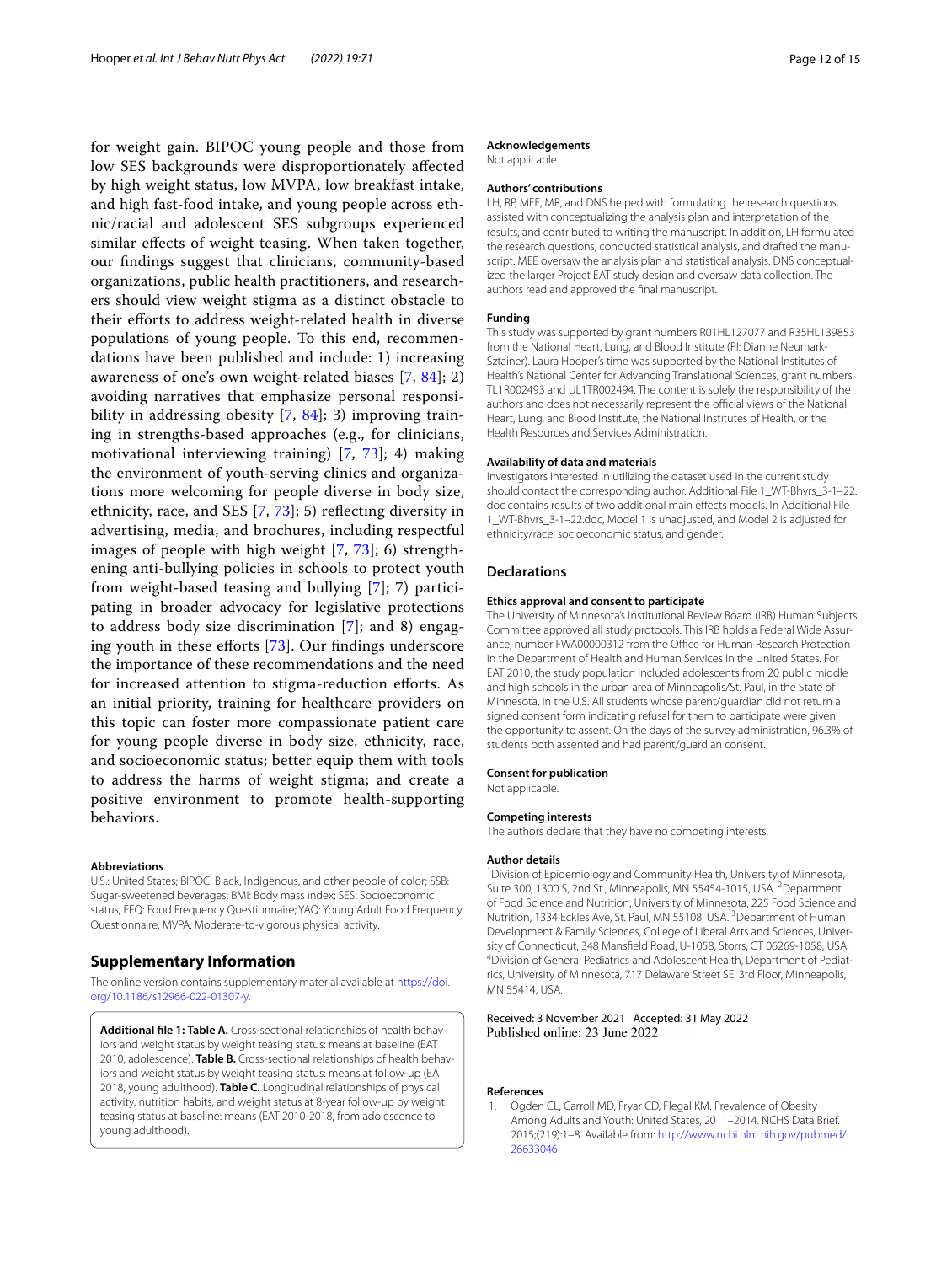- 2. Overweight and Obesity. Centers for Disease Control, National Center for Health Statistics. 2016 [cited 4 May 2019]. Available from: [https://www.](https://www.cdc.gov/nchs/fastats/obesity-overweight.htm) [cdc.gov/nchs/fastats/obesity-overweight.htm](https://www.cdc.gov/nchs/fastats/obesity-overweight.htm)
- <span id="page-12-0"></span>3. Lobstein T, Jackson-Leach R. Estimated burden of paediatric obesity and co-morbidities in Europe. Part 2. Numbers of children with indicators of obesity-related disease. Int J Pediatr Obes. 2006;1(1):33–41. Available from: <https://pubmed-ncbi-nlm-nih-gov.ezp1.lib.umn.edu/17902213/>.
- <span id="page-12-1"></span>4. Trinh-Shevrin C, Islam NS, Nadkarni S, Park R, Kwon SC. Defning an integrative approach for health promotion and disease prevention: a population health equity framework. J Health Care Poor Underserved. 2015;26(2):146–63. Available from: [https://www.ncbi.nlm.nih.gov/pmc/](https://www.ncbi.nlm.nih.gov/pmc/articles/PMC4530990/) [articles/PMC4530990/](https://www.ncbi.nlm.nih.gov/pmc/articles/PMC4530990/).
- <span id="page-12-36"></span>5. Aaron DG, Stanford FC. Is obesity a manifestation of systemic racism? A ten-point strategy for study and intervention. J Intern Med. 2021 [cited 3 Jul 2021].<https://doi.org/10.1111/joim.13270>
- <span id="page-12-2"></span>6. Byrd AS, Toth AT, Stanford FC. Racial disparities in obesity treatment. Curr Obes Rep. 2018;7:130–8.
- <span id="page-12-3"></span>7. Pont SJ, Puhl R, Cook SR, Slusser W. Stigma experienced by children and adolescents with obesity. Pediatrics. 2017;140(6):1–11.
- <span id="page-12-4"></span>8. Pearl RL. Weight bias and stigma: public health implications and structural solutions. Soc Issues Policy Rev. 2018;12(1):146–82.
- <span id="page-12-5"></span>9. Puhl RM, Lessard LM. Weight stigma in youth: prevalence, consequences, and considerations for clinical practice. Curr Obes Rep. 2020;9(4):402–11. <https://doi.org/10.1007/s13679-020-00408-8>.
- <span id="page-12-6"></span>10. Bucchianeri MM, Gower AL, McMorris BJ, Eisenberg ME. Youth experiences with multiple types of prejudice-based harassment. J Adolesc. 2016;1(51):68–75.
- <span id="page-12-7"></span>11 Juvonen J, Lessard LM, Schacter HL, Suchilt L. Emotional implications of weight stigma across middle school: the role of weight-based peer discrimination. J Clin Child Adolesc Psychol. 2017;46(1):150–8. [https://doi.](https://doi.org/10.1080/15374416.2016.1188703) [org/10.1080/15374416.2016.1188703.](https://doi.org/10.1080/15374416.2016.1188703)
- <span id="page-12-8"></span>12. Crenshaw K. Demarginalizing the Intersection of Race and Sex: A Black Feminist Critique of Antidiscrimination Doctrine, Feminist Theory and Antiracist Politics Recommended Citation Crenshaw, Kimberle () "Demar‑ ginalizing the Intersection of Race and Sex: A Black Femin. University of Chicago Legal Forum. 1989 [cited 11 Mar 2021]. Available from: [http://](http://chicagounbound.uchicago.edu/uclf/vol1989/iss1/8) [chicagounbound.uchicago.edu/uclf/vol1989/iss1/8](http://chicagounbound.uchicago.edu/uclf/vol1989/iss1/8)
- <span id="page-12-9"></span>13. Himmelstein MS, Puhl RM, Quinn DM. Intersectionality: an understudied framework for addressing weight stigma. Am J Prev Med. 2017;53(4):421–31.
- <span id="page-12-10"></span>14. Emmer C, Bosnjak M, Mata J. The association between weight stigma and mental health: a meta-analysis. Obes Rev. 2020 [cited 9 Jul 2020];21(1). Available from: [https://doi.org/10.1111/obr.12935%4010.1111/%28ISSN%](https://doi.org/10.1111/obr.12935%4010.1111/%28ISSN%291758-8111.World_Obesity_Day2020) [291758-8111.World\\_Obesity\\_Day2020](https://doi.org/10.1111/obr.12935%4010.1111/%28ISSN%291758-8111.World_Obesity_Day2020)
- <span id="page-12-11"></span>15. Hooper L, Puhl R, Eisenberg ME, Crow S, Neumark-Sztainer D. Weight teasing experienced during adolescence and young adulthood: Crosssectional and longitudinal associations with disordered eating behaviors in an ethnically/racially and socioeconomically diverse sample. Int J Eat Disord. 2021 [cited 10 June 2021[\]https://doi.org/10.1002/eat.23534](https://doi.org/10.1002/eat.23534)
- <span id="page-12-12"></span>16. Van Den Berg P, Neumark-Sztainer D, Eisenberg ME, Haines J. Racial/ ethnic diferences in weight-related teasing in adolescents. Obesity. 2008 [cited 22 Nov 2020];16(SUPPL. 2). Available from: [https://pubmed-ncbi](https://pubmed-ncbi-nlm-nih-gov.ezp1.lib.umn.edu/18978760/) [nlm-nih-gov.ezp1.lib.umn.edu/18978760/](https://pubmed-ncbi-nlm-nih-gov.ezp1.lib.umn.edu/18978760/)
- <span id="page-12-13"></span>17. Eisenberg ME, Puhl R, Areba EM, Neumark-Sztainer D. Family weight teasing, ethnicity and acculturation: Associations with well-being among Latinx, Hmong, and Somali Adolescents. J Psychosom Res. 2019;1(122):88–93.
- <span id="page-12-14"></span>18. Bucchianeri MM, Eisenberg ME, Wall MM, Piran N, Neumark-Sztainer D. Multiple types of harassment: Associations with emotional well-being and unhealthy behaviors in adolescents. J Adolesc Heal. 2014;54(6):724–9.
- <span id="page-12-29"></span>19. Ievers-Landis CE, Dykstra C, Uli N, O'riordan MA. Weight-related teasing of adolescents who are primarily obese: Roles of sociocultural attitudes towards appearance and physical activity self-efficacy. Int J Environ Res Public Health. 2019;16(9):1–16.
- <span id="page-12-15"></span>20. Greenleaf C, Petrie TA, Martin SB. Relationship of weight-based teasing and adolescents' psychological well-being and physical health. J Sch Health. 2014;84(1):49–55.
- <span id="page-12-16"></span>21. Puhl RM, Himmelstein MS, Watson RJ. Weight-based victimization among sexual and gender minority adolescents: implications for substance use and mental health. Heal Psychol. 2019;38(8):727–37 ([https://psycnet.apa.](https://psycnet.apa.org/record/2019-28855-001) [org/record/2019-28855-001\)](https://psycnet.apa.org/record/2019-28855-001).
- <span id="page-12-17"></span>22. Vartanian LR, Shaprow JG. Effects of weight stigma on exercise motivation and behavior: a preliminary investigation among college-aged females. J Health Psychol. 2008;13(1):131–8.
- <span id="page-12-18"></span>23. Haines J, Neumark-Sztainer D, Eisenberg ME, Hannan PJ. Weight teasing and disordered eating behaviors in adolescents: Longitudinal fndings from project EAT (Eating Among Teens). Pediatrics. 2006;117(2):e209–15.
- <span id="page-12-38"></span>24. Hunger JM, Tomiyama AJ. Weight labeling and disordered eating among adolescent girls: longitudinal evidence from the national heart, lung, and blood institute growth and health study. J Adolesc Heal. 2018;63:360–2.
- <span id="page-12-24"></span>25. Puhl RM, Wall MM, Chen C, Bryn Austin S, Eisenberg ME, Neumark-Sztainer D. Experiences of weight teasing in adolescence and weightrelated outcomes in adulthood: A 15-year longitudinal study. Prev Med (Baltim). 2017;100:173–9.
- <span id="page-12-19"></span>26. Najjar RH, Jacob E, Evangelista L. Eating behaviors, weight bias, and psychological functioning in multi-ethnic low-income adolescents. J Pediatr Nurs. 2018;28:81–7.
- <span id="page-12-20"></span>27 Carr D, Friedman MA. Body weight and the quality of interpersonal relationships. Soc Psychol Q. 2006;69(2):127–49. [https://doi.org/10.1177/](https://doi.org/10.1177/019027250606900202) [019027250606900202.](https://doi.org/10.1177/019027250606900202)
- <span id="page-12-21"></span>28. Puhl RM, Luedicke J. Weight-based victimization among adolescents in the school setting: emotional reactions and coping behaviors. J Youth Adolesc. 2012;41(1):27–40.
- <span id="page-12-22"></span>29 Friedman KE, Reichmann SK, Costanzo PR, Zelli A, Ashmore JA, Musante GJ, Weight stigmatization and ideological. Beliefs: relation to psychological functioning in obese adults. Obes Res. 2005;13(5):907–16. [https://doi.](https://doi.org/10.1038/oby.2005.105) [org/10.1038/oby.2005.105.](https://doi.org/10.1038/oby.2005.105)
- <span id="page-12-23"></span>30. Myers A, Rosen JC. Obesity stigmatization and coping: Relation to mental health symptoms, body image, and self-esteem. Int J Obes. 1999;23(3):221–30. Available from: [http://www.stockton-press.co.uk/ijo.](http://www.stockton-press.co.uk/ijo)
- <span id="page-12-25"></span>31. Haines J, Neumark-Sztainer D, Wall M, Story M. Personal, behavioral, and environmental risk and protective factors for adolescent overweight. Obesity. 2007;15(11):2748–60.
- 32. Quick V, Wall M, Larson N, Haines J, Neumark-Sztainer D. Personal, behavioral and socio-environmental predictors of overweight incidence in young adults: 10-yr longitudinal fndings. Int J Behav Nutr Phys Act. 2013;25:10.
- 33. Schvey NA, Marwitz SE, Mi SJ, Galescu OA, Broadney MM, Young-Hyman D, et al. Weight-based teasing is associated with gain in BMI and fat mass among children and adolescents at-risk for obesity: a longitudinal study. Pediatr Obes. 2019;14(10):e12538.<https://doi.org/10.1111/ijpo.12538>.
- <span id="page-12-26"></span>34. Hunger JM, Tomiyama AJ. Weight labeling and obesity: a longitudinal study of girls aged 10 to 19 years. JAMA Pediatr. 2014;168(6):579–80. Available from: [https://jamanetwork-com.ezp1.lib.umn.edu/journals/](https://jamanetwork-com.ezp1.lib.umn.edu/journals/jamapediatrics/fullarticle/1863907) [jamapediatrics/fullarticle/1863907.](https://jamanetwork-com.ezp1.lib.umn.edu/journals/jamapediatrics/fullarticle/1863907)
- <span id="page-12-27"></span>35. Foltz JL, Cook SR, Sziliagyi PG, Auinger P, Stewart PA, Bucher S, et al. US adolescent nutrition, exercise, and screen time baseline levels prior to national recommendations. Clin Pediatr (Phila). 2011;50(5):424–33. Avail‑ able from:<https://pubmed.ncbi.nlm.nih.gov/21282256/>.
- <span id="page-12-28"></span>36 Pearl RL, Wadden TA, Jakicic JM. Is weight stigma associated with physical activity? A systematic review. Obesity. 2021;29(12):1994–2012. [https://doi.](https://doi.org/10.1002/oby.23274) [org/10.1002/oby.23274](https://doi.org/10.1002/oby.23274).
- <span id="page-12-30"></span>37. Watanabe PI, Fontana FE, da Silva MP, Mazzardo O, Bacil EDA, de Campos W. Associação entre a provocação referente ao peso corporal e a atividade física em adolescentes. Rev Paul Pediatr. 2017;35(3):309-15. Available from: [https://pubmed-ncbi-nlm-nih-gov.ezp3.lib.umn.edu/28977](https://pubmed-ncbi-nlm-nih-gov.ezp3.lib.umn.edu/28977290/) [290/](https://pubmed-ncbi-nlm-nih-gov.ezp3.lib.umn.edu/28977290/).
- <span id="page-12-31"></span>38. Puhl RM, Himmelstein MS, Watson RJ. Weight-based victimization among sexual and gender minority adolescents: Findings from a diverse national sample. Pediatr Obes. 2019;14(7):1–8.
- <span id="page-12-32"></span>39. Schvey NA, Puhl RM, Brownell KD. The impact of weight stigma on caloric consumption. Obesity. 2011;19(10):1957–62.
- <span id="page-12-33"></span>40. Sutin A, Robinson E, Daly M, Terracciano A. Weight discrimination and unhealthy eating-related behaviors. Appetite. 2016;1(102):83–9.
- <span id="page-12-34"></span>41. Greves Grow HM, Cook AJ, Arterburn DE, Saelens BE, Drewnowski A, Lozano P. Child obesity associated with social disadvantage of children's neighborhoods. Soc Sci Med. 2010;71(3):584–91.
- <span id="page-12-35"></span>42. Spanakis EK, Golden SH. Race/ethnic diference in diabetes and diabetic complications. Curr Diab Rep. 2013;13(6):814–23. Available from: [https://](https://www.ncbi.nlm.nih.gov/pmc/articles/PMC3830901/) [www.ncbi.nlm.nih.gov/pmc/articles/PMC3830901/.](https://www.ncbi.nlm.nih.gov/pmc/articles/PMC3830901/)
- <span id="page-12-37"></span>43. Morgan Hughey S, Kaczynski AT, Child S, Moore JB, Porter D, Hibbert J. Green and lean: Is neighborhood park and playground availability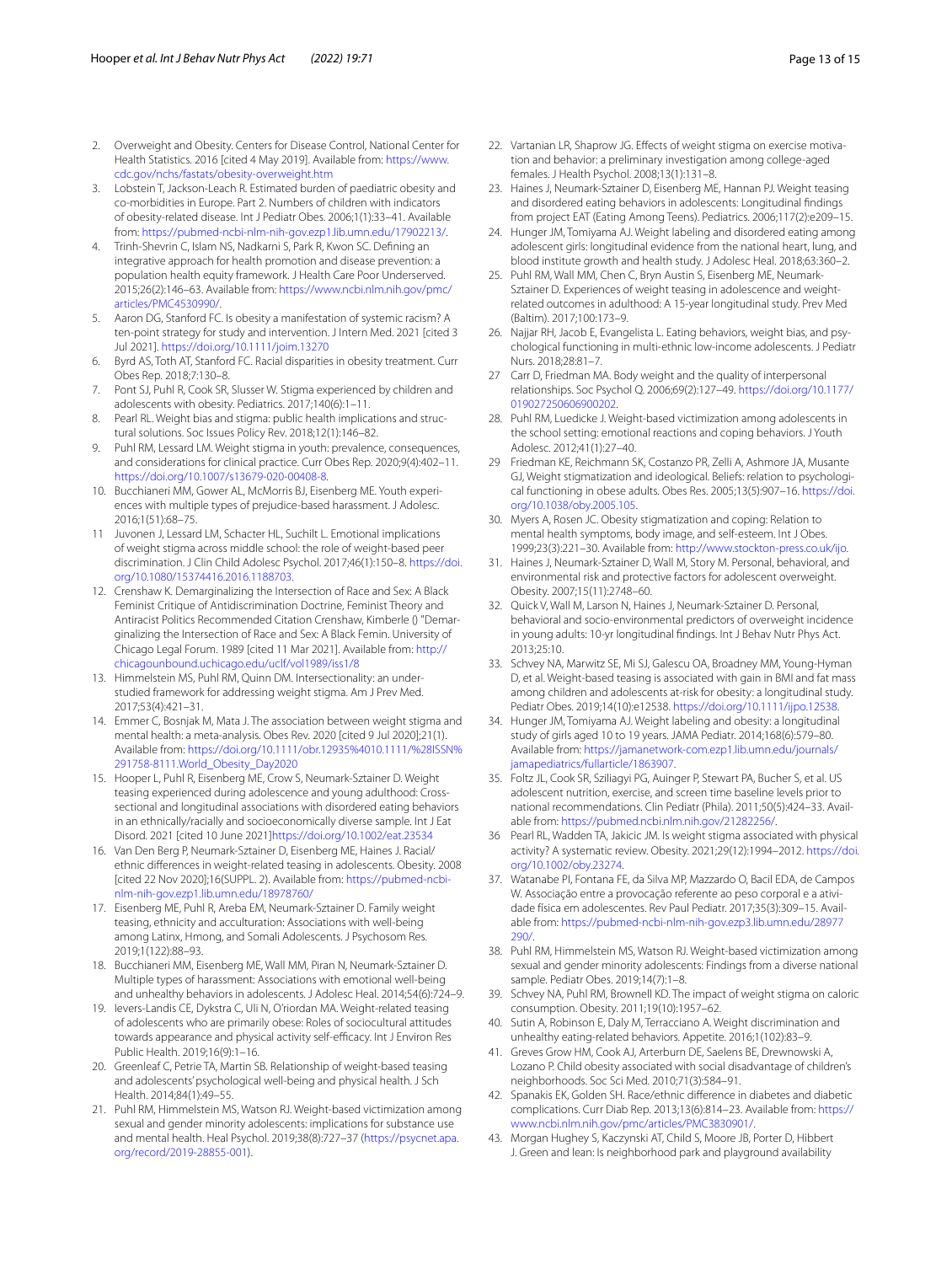associated with youth obesity? Variations by gender, socioeconomic status, and race/ethnicity. Prev Med (Baltim). 2017;95 Suppl:S101-8. Available from: [https://pubmed-ncbi-nlm-nih-gov.ezp2.lib.umn.edu/27932](https://pubmed-ncbi-nlm-nih-gov.ezp2.lib.umn.edu/27932053/) [053/](https://pubmed-ncbi-nlm-nih-gov.ezp2.lib.umn.edu/27932053/)

- <span id="page-13-0"></span>44. Hasson RE. Addressing disparities in physical activity participation among African American and Latino Youth. Kinesiol Rev. 2018;7(2):163–72. Avail‑ able from: [https://journals.humankinetics.com/view/journals/krj/7/2/artic](https://journals.humankinetics.com/view/journals/krj/7/2/article-p163.xml) [le-p163.xml.](https://journals.humankinetics.com/view/journals/krj/7/2/article-p163.xml)
- <span id="page-13-1"></span>45. Monsivais P, Mclain J, Drewnowski A. The rising disparity in the price of healthful foods: 2004–2008. Food Policy. 2010;35(6):514–20.
- <span id="page-13-2"></span>46 Adeigbe RT, Baldwin S, Gallion K, Grier S, Ramirez AG. Food and beverage marketing to Latinos: a systematic literature review. Heal Educ Behav. 2015;42(5):569–82. [https://doi.org/10.1177/1090198114557122?url\\_ver](https://doi.org/10.1177/1090198114557122?url_ver=Z39.88-2003&rfr_id=ori%3Arid%3Acrossref.org&rfr_dat=cr_pub++0pubmed)= Z39.88-2003&rfr\_id=[ori%3Arid%3Acrossref.org&rfr\\_dat](https://doi.org/10.1177/1090198114557122?url_ver=Z39.88-2003&rfr_id=ori%3Arid%3Acrossref.org&rfr_dat=cr_pub++0pubmed)=cr\_pub++ [0pubmed](https://doi.org/10.1177/1090198114557122?url_ver=Z39.88-2003&rfr_id=ori%3Arid%3Acrossref.org&rfr_dat=cr_pub++0pubmed).
- <span id="page-13-3"></span>47. Hoffman J. Farm Subsidies Overwhelmingly Support White Farmers. Colorlines. 2009 Jan 29 [cited 8 Feb 2022]; Available from: [https://www.](https://www.colorlines.com/articles/farm-subsidies-overwhelmingly-support-white-farmers) [colorlines.com/articles/farm-subsidies-overwhelmingly-support-white](https://www.colorlines.com/articles/farm-subsidies-overwhelmingly-support-white-farmers) [farmers](https://www.colorlines.com/articles/farm-subsidies-overwhelmingly-support-white-farmers)
- <span id="page-13-4"></span>48. Reynolds BJ. Black Farmers in America, 1865-2000 The Pursuit of Independent Farming and the Role of Cooperatives: RBS Research Report 194. 2002. Available from: [https://www.rd.usda.gov/fles/RR194.pdf](https://www.rd.usda.gov/files/RR194.pdf)
- <span id="page-13-5"></span>49. Larson NI, Wall MM, Story MT, Neumark-Sztainer DR. Home/family, peer, school, and neighborhood correlates of obesity in adolescents. Obesity. 2013;21(9):1858–69. Available from: http://www.ncbi.nlm.nih.gov/pub[med/23512596](http://www.ncbi.nlm.nih.gov/pubmed/23512596).
- <span id="page-13-6"></span>50. Neumark-Sztainer D, Wall MM, Larson N, Story M, Fulkerson JA, Eisenberg ME, et al. Secular trends in weight status and weight-related attitudes and behaviors in adolescents from 1999 to 2010. Prev Med (Baltim). 2012;54(1):77–81. Available from: [http://www.ncbi.nlm.nih.gov/pubmed/](http://www.ncbi.nlm.nih.gov/pubmed/22024221) [22024221.](http://www.ncbi.nlm.nih.gov/pubmed/22024221)
- <span id="page-13-7"></span>51. Yuan C, Spiegelman D, Rimm EB, Rosner BA, Stampfer MJ, Barnett JB, et al. Validity of a dietary questionnaire assessed by comparison with multiple weighed dietary records or 24-hour recalls. Am J Epidemiol. 2017;185(7):570–84. Available from: [https://academic.oup.com/aje/artic](https://academic.oup.com/aje/article/185/7/570/3052759) [le/185/7/570/3052759.](https://academic.oup.com/aje/article/185/7/570/3052759)
- 52. Rimm EB, Giovannucci EL, Stampfer MJ, Colditz GA, Litin LB, Willett WC. Reproducibility and validity of an expanded self-administered semiquantitative food frequency questionnaire among male health professionals. Am J Epidemiol. 1992;135(10):1114–26. Available from: [https://academic.](https://academic.oup.com/aje/article/135/10/1114/67168) [oup.com/aje/article/135/10/1114/67168](https://academic.oup.com/aje/article/135/10/1114/67168).
- <span id="page-13-8"></span>53. Feskanich D, Rimm EB, Giovannucci EL, Colditz GA, Stampfer MJ, Litin LB, et al. Reproducibility and validity of food intake measurements from a semiquantitative food frequency questionnaire. J Am Diet Assoc. 1993;93(7):790–6.
- <span id="page-13-9"></span>54. Rockett HRH, Breitenbach M, Frazier AL, Witschi J, Wolf AM, Field AE, et al. Validation of a youth/adolescent food frequency questionnaire. Prev Med (Baltim). 1997;26(6):808–16. Available from: [https://pubmed-ncbi-nlm](https://pubmed-ncbi-nlm-nih-gov.ezp1.lib.umn.edu/9388792/) [nih-gov.ezp1.lib.umn.edu/9388792/](https://pubmed-ncbi-nlm-nih-gov.ezp1.lib.umn.edu/9388792/).
- <span id="page-13-10"></span>55. Borradaile KE, Foster GD, May H, Karpyn A, Sherman S, Grundy K, et al. Associations between the Youth/Adolescent Questionnaire, the Youth/ Adolescent Activity Questionnaire, and body mass index z score in lowincome inner-city fourth through sixth grade children. Am J Clin Nutr. 2008;87(6):1650–5. Available from: [https://pubmed-ncbi-nlm-nih-gov.](https://pubmed-ncbi-nlm-nih-gov.ezp1.lib.umn.edu/18541552/) [ezp1.lib.umn.edu/18541552/.](https://pubmed-ncbi-nlm-nih-gov.ezp1.lib.umn.edu/18541552/)
- <span id="page-13-11"></span>56. Neumark-Sztainer D, Wall MM, Story M, Perry CL. Correlates of unhealthy weight-control behaviors among adolescents: Implications for prevention programs. Heal Psychol. 2003;22(1):88–98. Available from: [https://](https://psycnet.apa.org/record/2002-08527-013) [psycnet.apa.org/record/2002-08527-013.](https://psycnet.apa.org/record/2002-08527-013)
- <span id="page-13-12"></span>57. Utter J, Neumark-Sztainer D, Jeffery R, Story M. Couch potatoes or French fries: are sedentary behaviors associated with body mass index, physical activity, and dietary behaviors among adolescents? J Am Diet Assoc. 2003;103(10):1298–305. Available from: [https://pubmed-ncbi-nlm-nih](https://pubmed-ncbi-nlm-nih-gov.ezp1.lib.umn.edu/14520247/) [gov.ezp1.lib.umn.edu/14520247/](https://pubmed-ncbi-nlm-nih-gov.ezp1.lib.umn.edu/14520247/).
- <span id="page-13-13"></span>58. Godin G, Shephard RJ. A simple method to assess exercise behavior in the community. Can J Appl Sport Sci. 1985;10(3):141–6. Available from: <https://pubmed-ncbi-nlm-nih-gov.ezp1.lib.umn.edu/4053261/>.
- <span id="page-13-14"></span>59. Sirard JR, Hannan P, Cutler GJ, Nuemark-Sztainer D. Evaluation of 2 selfreport measures of physical activity with accelerometry in young adults. J Phys Act Heal. 2013;10(1):85–96. Available from: [https://pubmed-ncbi](https://pubmed-ncbi-nlm-nih-gov.ezp1.lib.umn.edu/22241145/) [nlm-nih-gov.ezp1.lib.umn.edu/22241145/](https://pubmed-ncbi-nlm-nih-gov.ezp1.lib.umn.edu/22241145/).
- <span id="page-13-15"></span>60. Sirard JR, Bruening M, Wall MM, Eisenberg ME, Kim SK, Neumark-Sztainer D. Physical activity and screen time in adolescents and their friends. Am J Prev Med. 2013;44(1):48–55 [\(http://www.ncbi.nlm.nih.gov/pubmed/](http://www.ncbi.nlm.nih.gov/pubmed/23253649) [23253649](http://www.ncbi.nlm.nih.gov/pubmed/23253649)).
- <span id="page-13-16"></span>61. Watts AW, Miller J, Larson NI, Eisenberg ME, Story MT, Neumark-Sztainer D. Multicontextual correlates of adolescent sugar-sweetened beverage intake. Eat Behav. 2018;30:42–8. Available from: [http://www.ncbi.nlm.nih.](http://www.ncbi.nlm.nih.gov/pubmed/29777969) [gov/pubmed/29777969.](http://www.ncbi.nlm.nih.gov/pubmed/29777969)
- <span id="page-13-17"></span>62. Bruening M, Eisenberg M, MacLehose R, Nanney MS, Story M, Neumark-Sztainer D. Relationship between adolescents' and their friends' eating behaviors: breakfast, fruit, vegetable, whole-grain, and dairy intake. J Acad Nutr Diet. 2012;112(10):1608–13. Available from: [http://www.ncbi.](http://www.ncbi.nlm.nih.gov/pubmed/23017570) [nlm.nih.gov/pubmed/23017570.](http://www.ncbi.nlm.nih.gov/pubmed/23017570)
- <span id="page-13-18"></span>63. Bruening M, MacLehose R, Eisenberg ME, Nanney MS, Story M, Neumark-Sztainer D. Associations between sugar-sweetened beverage consumption and fast-food restaurant frequency among adolescents and their friends. J Nutr Educ Behav. 2014;46(4):277–85. Available from: [http://](http://www.ncbi.nlm.nih.gov/pubmed/24735768) [www.ncbi.nlm.nih.gov/pubmed/24735768.](http://www.ncbi.nlm.nih.gov/pubmed/24735768)
- <span id="page-13-19"></span>64. Gibson RS. Principles of nutritional assessment. New York: Oxford University Press; 1990.
- <span id="page-13-20"></span>65. Himes JH, Hannan P, Wall M, Neumark-Sztainer D. Factors associated with errors in self-reports of stature, weight, and body mass index in Minnesota adolescents. Ann Epidemiol. 2005;15(4):272–8.
- <span id="page-13-21"></span>66. Kuczmarski RJ, Ogden CL, Grummer-Strawn LM, Flegal KM, Guo SS, Wei R, et al. CDC growth charts: United States. Adv Data. 2000;314:1–27.
- <span id="page-13-22"></span>67. Neumark-Sztainer D, Croll J, Story M, Hannan PJ, French SA, Perry C. Ethnic/racial diferences in weight-related concerns and behaviors among adolescent girls and boys: Findings from Project EAT. J Psychosom Res. 2002;53:963–74.
- <span id="page-13-23"></span>68 Brieman L, Friedman J, Olshen R, Stone C. Classifcation and regression trees. Belmont: Wadsworth International Group; 1984.
- <span id="page-13-24"></span>69 Montez JK, Hayward MD. Cumulative childhood adversity, educational attainment, and active life expectancy among U.S. adults. Demography. 2014;51(2):413–35. <https://doi.org/10.1007/s13524-013-0261-x>.
- 70. Lown EA, Lui CK, Karriker-Jafe K, Mulia N, Williams E, Ye Y, et al. Adverse childhood events and risk of diabetes onset in the 1979 National longitudinal survey of youth cohort. BMC Public Health. 2019;19(1):1–13. [https://](https://doi.org/10.1186/s12889-019-7337-5) [doi.org/10.1186/s12889-019-7337-5](https://doi.org/10.1186/s12889-019-7337-5).
- 71. Gardner R, Feely A, Layte R, Williams J, McGavock J. Adverse childhood experiences are associated with an increased risk of obesity in early adolescence: a population-based prospective cohort study. Pediatr Res. 2019;86(4):522–8. Available from: [https://www.nature.com/articles/](https://www.nature.com/articles/s41390-019-0414-8) [s41390-019-0414-8.](https://www.nature.com/articles/s41390-019-0414-8)
- <span id="page-13-25"></span>72. Hooper L, Mason SM, Telke S, Larson N, Neumark-Sztainer D. Experiencing Household Food Insecurity During Adolescence Predicts Disordered Eating and Elevated Body Mass Index 8 Years Later. J Adolesc Health. 2022 [cited 12 Apr 2022]; Available from: [https://pubmed.ncbi.nlm.nih.gov/](https://pubmed.ncbi.nlm.nih.gov/35078732/) [35078732/](https://pubmed.ncbi.nlm.nih.gov/35078732/)
- <span id="page-13-26"></span>73. Svetaz MV, Chulani V, West KJ, Voss R, Kelley MA, Raymond-Flesch M, et al. Racism and its harmful efects on nondominant racial-ethnic youth and youth-serving providers: a call to action for organizational change: the society for adolescent health and medicine. J Adolesc Heal. 2018;63(2):257–61.
- <span id="page-13-27"></span>74. Suttorp MM, Siegerink B, Jager KJ, Zoccali C, Dekker FW. NDT perspec‑ tives graphical presentation of confounding in directed acyclic graphs. Nephrol Dial Transpl. 2015;30:1418–23. Available from: [https://academic.](https://academic.oup.com/ndt/article/30/9/1418/2459917) [oup.com/ndt/article/30/9/1418/2459917](https://academic.oup.com/ndt/article/30/9/1418/2459917).
- <span id="page-13-28"></span>75. Rothman KJ, Lash TLL, Greenland S. Modern Epidemiology. 3rd ed. Philadelphia: Lippincott Williams & Wilkins; 2008.
- <span id="page-13-29"></span>76. Cohen J. Statistical Power Analysis for the Behavioral Sciences. Hillsdale, NJ: Lawrence Erlbaum Associates; 1988.
- <span id="page-13-30"></span>77. Little RJA. Survey Nonresponse Adjustments for Estimates of Means. Int Stat Rev / Rev Int Stat. 1986;54(2):139. Available from: [https://www.jstor.](https://www.jstor.org/stable/1403140) [org/stable/1403140](https://www.jstor.org/stable/1403140)
- <span id="page-13-31"></span>78. Seaman SR, White IR. Review of inverse probability weighting for dealing with missing data. Stat Methods Med Res. 2013;22:278–95.
- <span id="page-13-32"></span>79. Tomiyama AJ. Weight stigma is stressful. A review of evidence for the cyclic Obesity/weight-based stigma model. Appetite. 2014;82:8–15.
- <span id="page-13-33"></span>80. Yoon C, Mason SM, Hooper L, Eisenberg ME, Neumark-Sztainer D. Disordered eating behaviors and 15-year trajectories in body mass index: